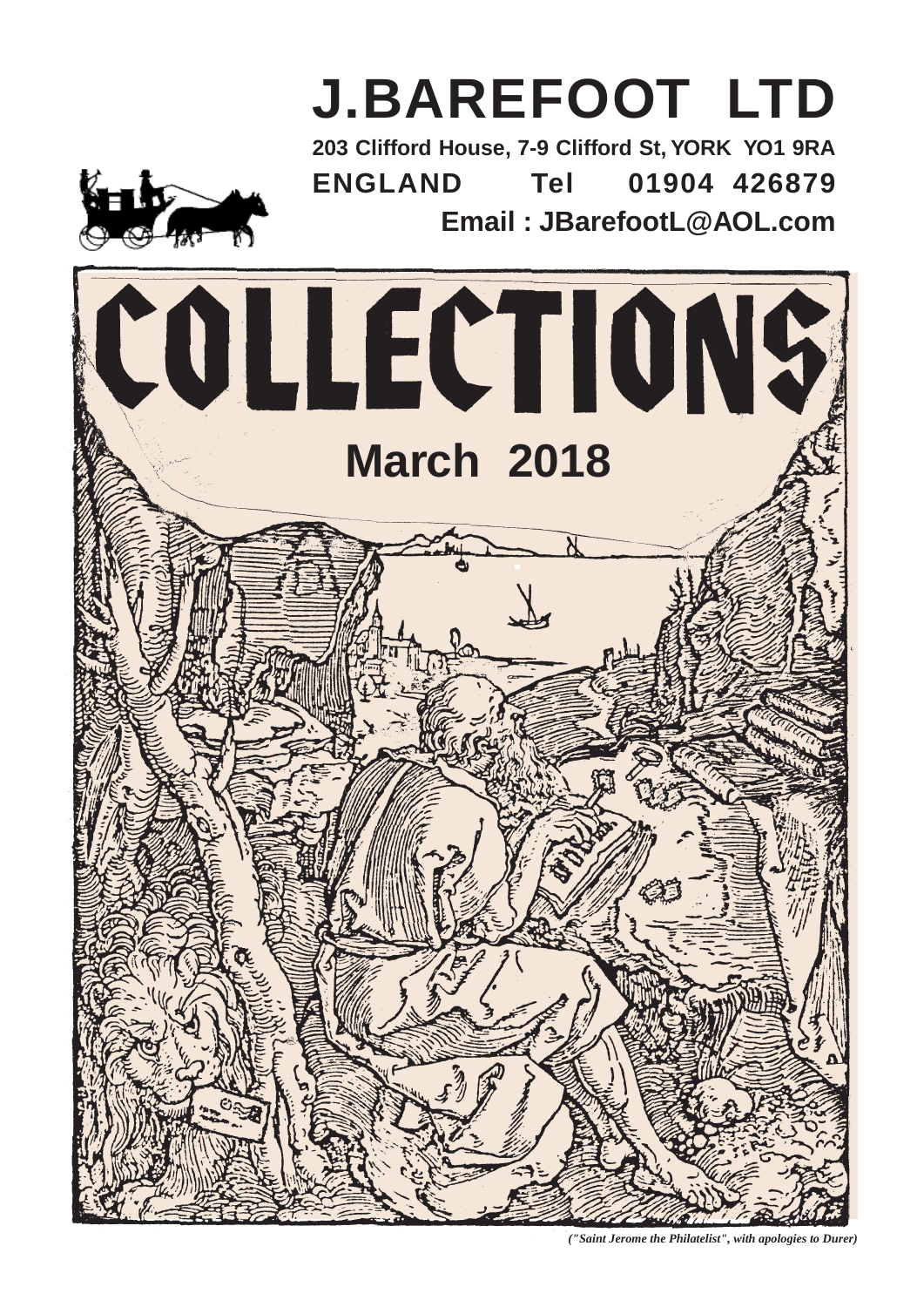# **COLLECTIONS**

# **MARCH 2018**

Plenty of our usual European material, an excellent section of Austria and Germany, Italian Colonies, plus some Commonwealth and some Overseas too, with collections, clearance lots, collector vendor lots, and some better single items at "must buy" prices.

Catalogue numbers and catalogue values are normally by SG (Stanley Gibbons), and the approximate quantity of stamps shown in brackets ( ).

As a guide for you, we use the following descriptions :

**Collections :** these contain mainly different stamps (apart from any blocks or specialised material), with fairly full coverage of the period stated. Normally on leaves - the make of printed leaf is stated when it is a major brand. "In album" means it comes with the binder in good condition (make is usually stated, "titled" means the album has the printed title made by the album manufacturer for that particular country); "on leaves" means that the collection is without a binder for economy of mailing.

**Run :** For the period stated, similar in coverage to "Collections", but on stock sheets, not on album leaves.

**Ranges :** Either on stockcards, or selection of leaves, more scattered than a full collection, but still with a reasonably even spread of material and plenty to interest the collector.

Selections : a more restricted range, but often with better sets or individual items of value mentioned in the listing.

**Accumulations :** contain mixed stamps "as they come", sometimes with much duplication. Emphasis here is on quantity and cheapness; general condition and duplication are allowed for in the selling price of the lots. We don't have time to check every stamp by any means, so you should well find some bargains.

If possible, phone to check availability and to order. You can give your Credit Card number by phone at the same time, your lots will then be sent straight away.

Postage : this is normally free (part of the service!). Smaller lots sent by 1st class mail. Larger lots (2kg+) by Fedex Courier service. Boxes sold by weight are post free in mainland UK only. (Heavy parcels to N.Ireland, IoW, Channel Islands etc may cost a little extra). Registration/Insurance, or courrier for small lots: this costs £7 extra if required.

Orders over £200: free registration/insurance is provided in the UK.

**To order, just quote the country + stock number (e.g. "Aegean 6395)**

\_\_\_\_\_\_\_\_\_\_\_\_\_\_\_\_\_\_\_\_\_\_\_\_\_\_\_\_\_\_\_\_\_\_\_\_\_\_\_\_\_\_\_\_\_\_\_\_\_\_\_\_\_\_\_\_\_\_\_\_\_\_\_\_\_\_\_\_\_\_\_\_\_\_\_\_\_\_\_

John Barefor

John Barefoot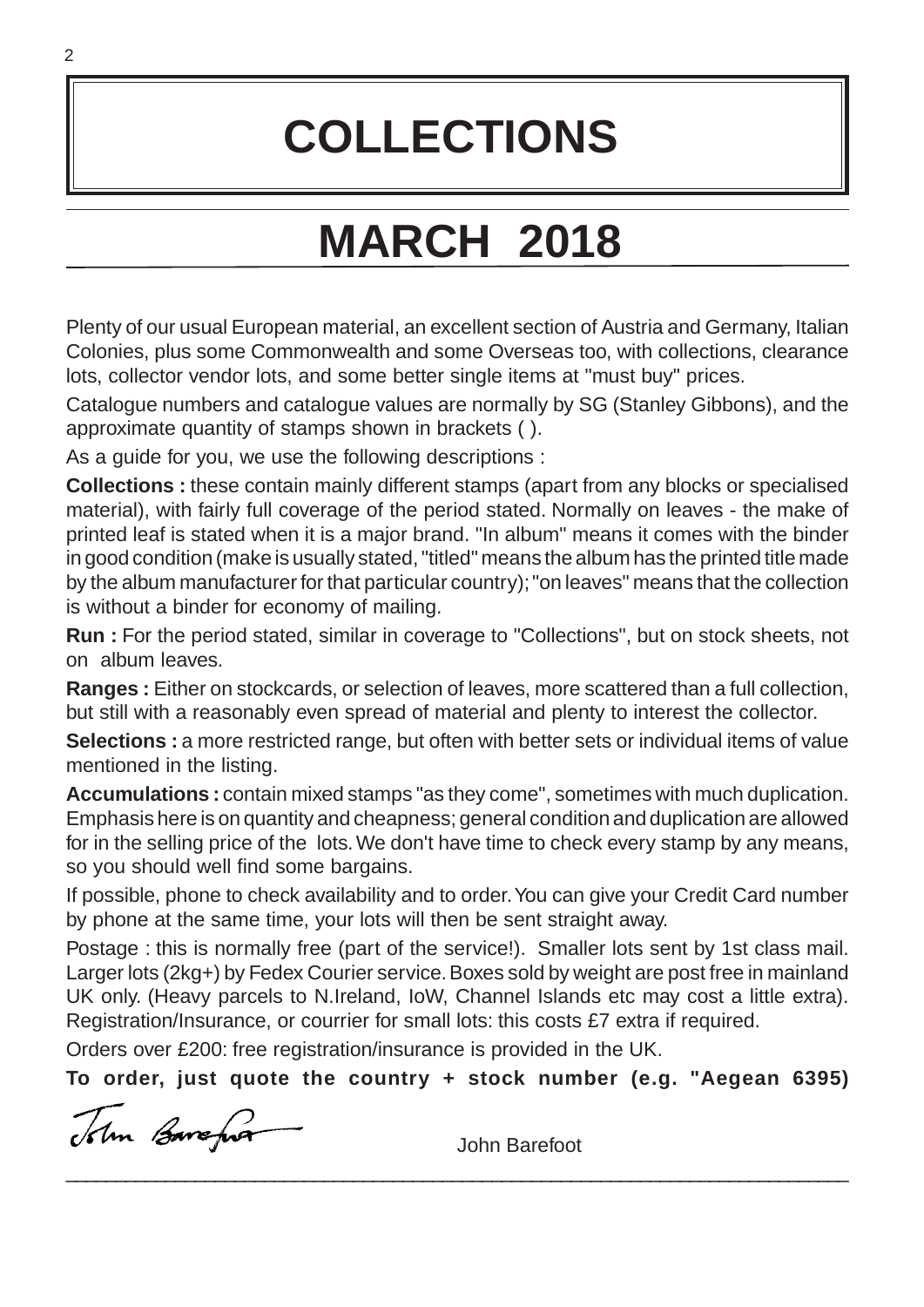

## **AEGEAN - DODECANESE**

6395 : 1934 Football postage set mint light hinge (SG 128/32 cat £830) (illus) (5 stamps)

#### ... ...............................................................................................................................£250 **AEGEAN - DODECANESE**

6378 : 1912-24 mint definitives, most ovpt issues for Rhodes, with 1912 15c no wmk (but no 15c with wmk), 20c on 15c, 20c both with and without wmk, and 1922-24 85c and 1L, couple brownish gum, most fine. Cat £615 (12 stamps) ... .........................................£95

## **AEGEAN - DODECANESE**

6391 : 1933 both Balbo tryptichs, unmounted mint (SG 122/23 cat £190) (2 stamps) ...£65

## **AEGEAN - DODECANESE**

6383 : 1930 Ferruci postage issues (incl the 5L+2L) for Nisiro through to Stampalia (seven islands), a few with toning, plus a couple extra used (40 stamps) ... ..........................£35



#### **ALBANIA**

6305 : 1928 Brindisi Flight 1F, 2F, 3F high values, all with variety SHQYRTARE, mint, top value signed Stolow. (Mi cat 1950 Euros) (illus) (3 stamps) ... .................................£300

#### **ALBANIA**

5556 : 1950-Air set of six mint light hinge (SG 539/44 cat £46) and 1952 Air surcharges set of four unmounted mint (SG 571/74 cat £650) (10 stamps) ... ............................£200

#### **ALBANIA**

5579 : 1920-1924 Regency with 1920 posthorn and besa ovpts, 1923 pictorial set mint, 1924 National Assembly set mint and used (SG 151/55 cat £210), the two Red Cross sets mint (SG 157/164 cat £215). Total cat £750. Also couple specialised articles on these issues. (50 stamps) ... ...............................................................................................£185



#### **ALBANIA**

5406 : 1928 Vlone-Brindisi Flight ovpts set mint light hinge (SG 222/28 cat £425) (illus) (7 stamps) ... .................................................................................................................£150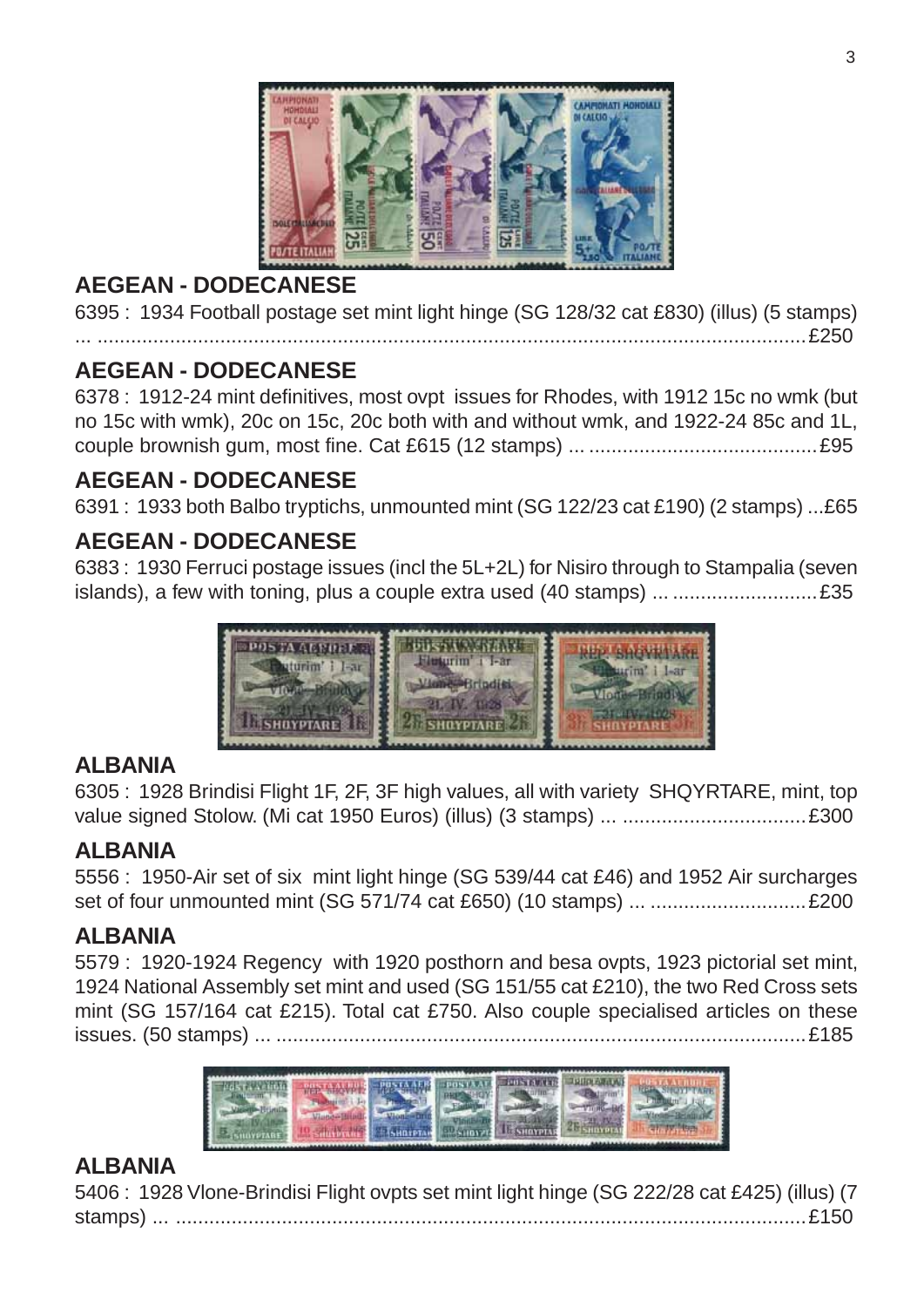



#### **ALBANIA**

5552 : 1970 the rare Industry set used, couple small faults (15q slight thin, 25q uneven perfs) (SG 1417a/1417e) cat £700 (illus) (5 stamps) ... ......................................................£150

#### **ALBANIA**

5559 : 1928 Vlone-Brindisi Flight set mint light hinge (SG 222/28 cat £425) (7 stamps) ...

..................................................................................................................................£150

#### **ALBANIA**

|  | 5564 : 1914 7th March ovpt set all used with red VLONE cds on unaddressed cover (cat |
|--|--------------------------------------------------------------------------------------|
|  |                                                                                      |

#### **ALBANIA**

5889 : 1945-1959 unmounted mint range of immediate postwar sets incl 1845 Red Cross (SG 425/28 cat £80), Views (SG 429/34), 1946 Red Cross ovpts (SG 452/57 cat £130), Balkan Games (SG 458/64 cat £120), 1947 Agrarian Reform, Liberation, (SG 487/91 cat £60 ), 1948 Durres-Tirana Railway (SG 498/505 cat £100), and others to 1959. Cat about £700 (90 stamps) ... ..................................................................................................£150

#### **ALBANIA**

5580 : 1925-1928 Republic good run of mint plus a few used, with 1925 Legality mint and used sets (SG 164a/70 cat £145), Kallnduer set mint, Republic ovpts, 1925 definitives and 1927 wreath ovpts with a few varieties (imperf pairs, misplaced and double ovp ts), plus couple articles (70 stamps) ... ...................................................................................£125

#### **ALBANIA**

5390 : 1939 Italian occupation issues with 1939 ovpts mint (SG 337/50 cat £85), 1939 post definitives mint or used and 20q Air mint (SG 351/65 cat about £240), 1940 Airs used (SG 366/72 cat £65). Total cat £390 (35 stamps) ... .........................................................£100

## **ALBANIA**

5563 : 1914 7th March ovpt set (2q small perf fault) each used on piece (cat £450) (6 stamps) ... ...............................................................................................................................£100

**ALBANIA**

5566 : Skanderbeg the set mint, also used on piece (SG 27/32, cat £88), 1914 surcharges incl inverted 5ps, 10pa block of six, misplaced (3), and SHKODER 1919 two mint and two used (SG 103 cat £86) (37 stamps) ... ........................................................................£75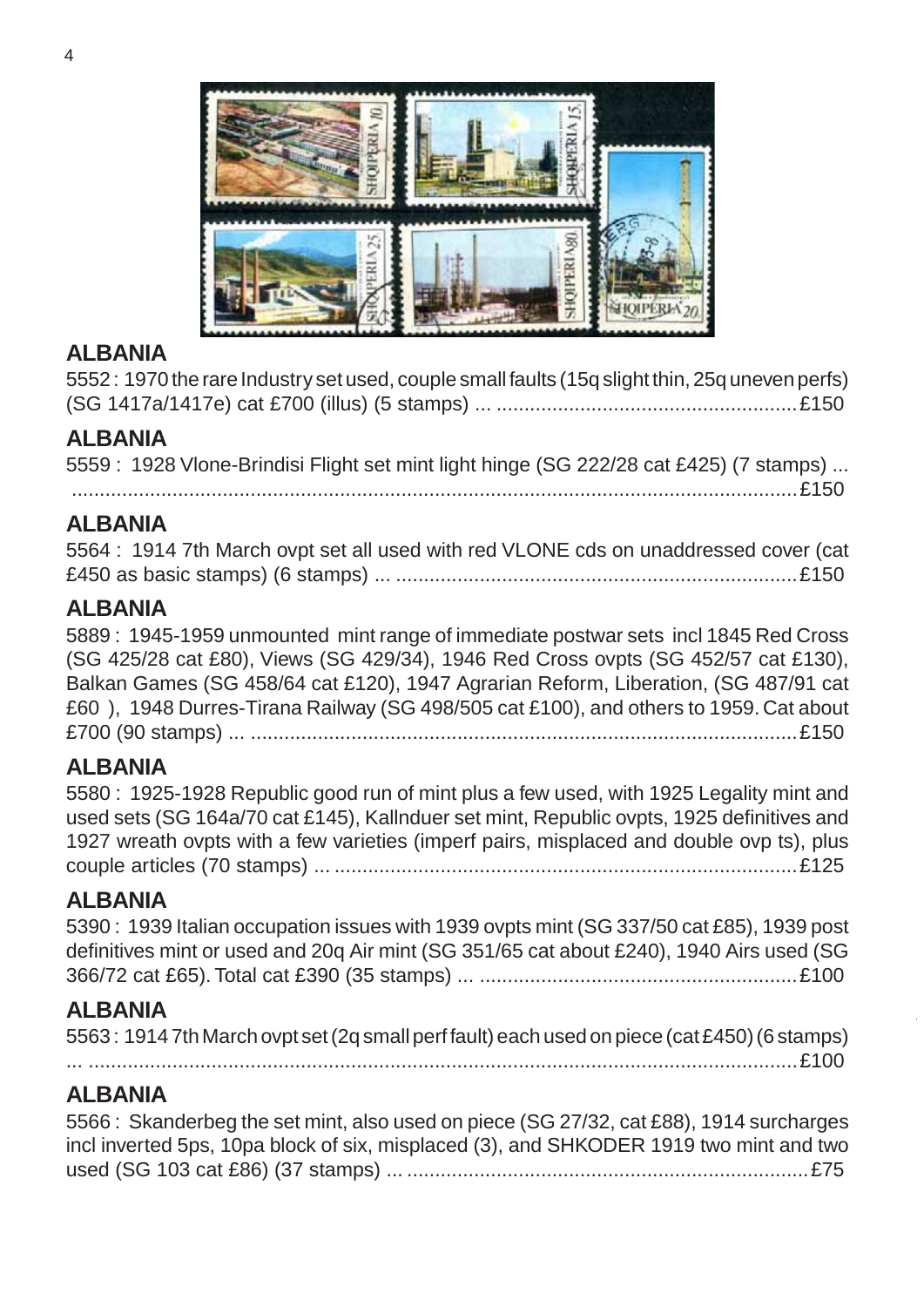## **ALBANIA**

5585 : 1946 Balkan Games set mint light hinge (SG 458/64 (7 stamps) ... ...............£30

#### **ALBANIA**

5589 : 1948 Durres-Tirana set u/m (SG 498/505 cat £100) (8 stamps) ... .................£25

## **AUSTRALIA - NEW SOUTH WALES**

6464 : Early issues with range of used, from 1856 1d (2) and 2d( 2), 1854/682 various Corbould design with values to 8d and 1/-, and a few later. Unchecked for wmk and perfs, suit specialist (43 stamps) ........................................................................................£100

#### **AUSTRIA**

6435 : 1850-1937 used collection in Schaubek hingeless printed album (green peg binder, boxed,as new), with 1850 etc First issue basic set of five all with four margins plus some extras, 1858 2k yellow, 1860 Franz Joseph set, 1863 Arms perf 14 and perf 9½ s ets, 1867 etc Franz Joseph to 50k, later 19th century virtually complete, 1908 Jubilee set, 1916 etc Arms to 10K (SG 265), 1920s inflation period basic issues virtually complete, 1921 Flood Relief, 1922 Musicians, 1923 Artists ( cat £130), 1924 Arti s ts (cat £100), 1928 Hainisch (cat £70), 1930 Miklas (cat 200), 1934 defins to 5S with both 2S (cat £275), 1933 Winter Aid (cat £100), 1934 Architects (cat £225), others to 1937, plus Dues nearly complete, incl 1894 50k (cat £140). (750 stamps) (weight 2½ kilos) ... ...........................................£400

#### **AUSTRIA**

6433 : 1945-1970 apparently complete collection (except Hitler ovpts) in Safe printed hingeless album (old-style pages, green springback, titled), issues for 1945 and some 1946 u/m, all the rest are fine used, cat about 1350 Euros, 700 stamps (weight 2½ kilos) ...£175

#### **AUSTRIA**

6434 : 1971-1995 apparently complete used (fine cds) collection in two Safe printed hingeless albums (new-style "dual system" pages, green multiring binders, boxed), cat about 450 Euros, 835 stamps (weight 7½ kilos) ... ...................................................£175

#### **AUSTRIA**

6425 : 1945-1967 mint (nearly all u/m) collection on Noltsch printed leaves, good run with most immediate postwar (except Hitler ovpts), some better 1950s commems, and 1955- 1966 virtually complete u/m, also Dues complete (600 stamps) ... ..........................£125

## **AUSTRIA - BOSNIA**

6320 : Mint and used collection on Borek printed pages, from some 1900 Arms, 1906 Views set plus 1912 extra values all used (SG 186/201 + 359/61 cat £110), various 1912 Franz Joseph to 2K, 1916 Franz Joseph set used (SG 393/410 cat £140), 1916 Dues set mint (SG D411/23 cat £110), 1917 Charles set mint (SG 416/33 cat £60), and others to 1918 (115 stamps) ... .................................................................................................................£100

## **BELGIAN COLONIES - RUANDA**

6314 : 1916-1942 little mainly mint collection, includes 1918 A.O. set mint (SG 23/31 cat £85), 1924 various incl 10F Elephant block of four u/m, other 1920s etc, 1942 pictorials set u/m (SG 20/44 cat £60) (90 stamps) ..........................................................................£75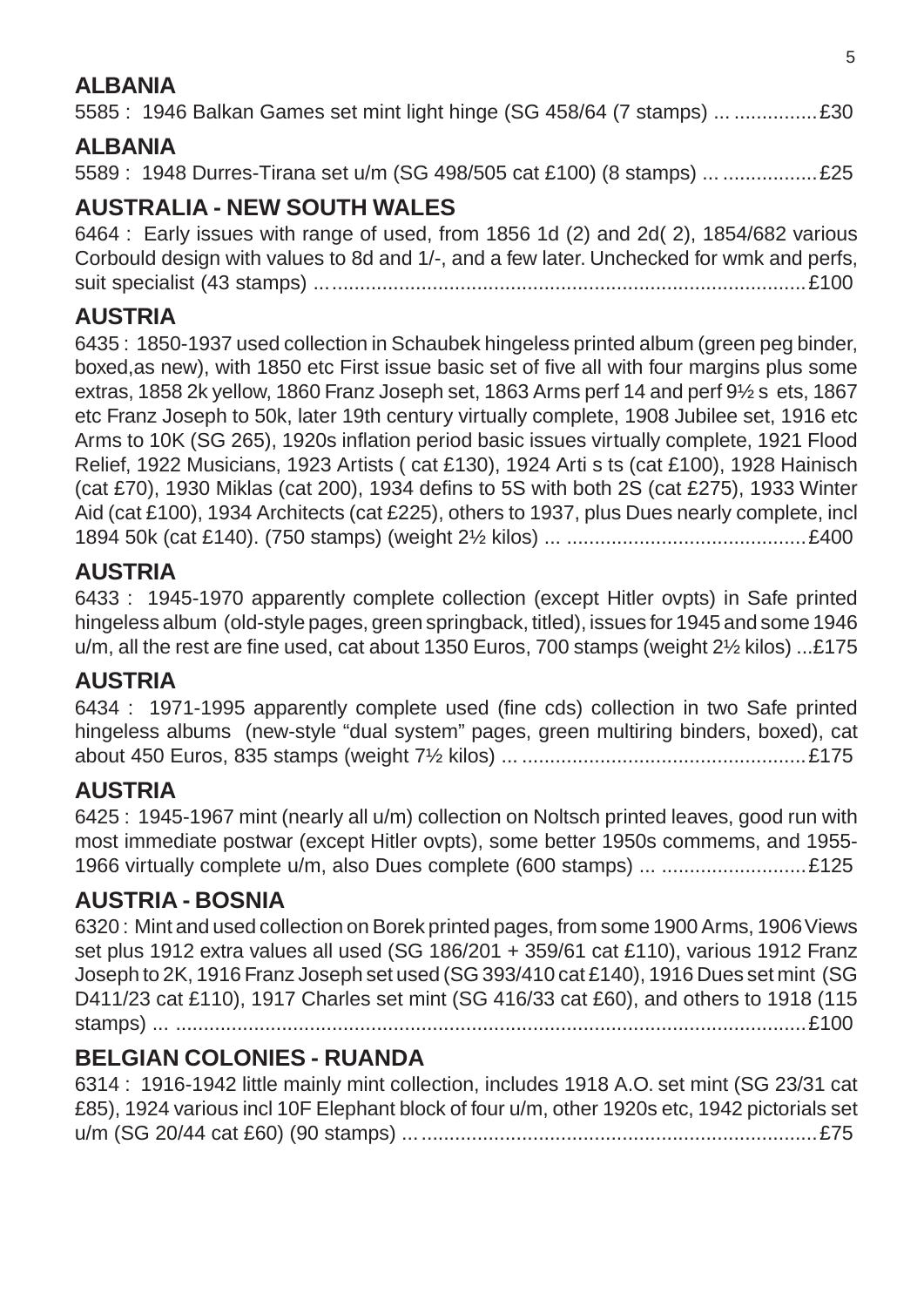## **BELGIUM**

5924 : 1944-1969 nearly complete collection (except back-of-book) mint or used in Schaubek printed album (new style pages, maroon springback, titled), includes 1948 Anseele miniature sheet unmounted mint (SG 1245/48 cat £250), 1952 UPU used except top valu e, Anti-TB used, 1953 Red Cross used, Child Welfare used, 1954 Albert memorial used, and from this date virtually complete to 1969 (issues from 1959 are nearly all u/m). Total cat about £1500 (about 1000 stamps) (weight 2 kilos) ....................................£225

## **BELGIUM**

6346 : 1929 Orval ovpt set mint (SG 543/51 cat £800), light rust marks affecting back of several and 35c no gum, but fresh appearance (9 stamps) ... ..................................£100

## **BELGIUM**

5925 : 1958 Antarctic miniature sheet used on pictorial FDC (SG MS1620 cat £160+, Mi Block 25 cat 200 Euros) (1 cover) ..............................................................................£50

## **BELGIUM - OFFICIALS**

6336 : Mint range with 1928 set including the 1F50 (2) and 60c, and various 1930s to 1950s with several better (35 stamps) ... ...............................................................................£30

## **BULGARIA**

5764 : 1879 Lions basic set of five fine used (SG between 1 and 8, cat £545) (5 stamps) ... ...............................................................................................................................£125



## **BULGARIA**

5767 : 1885 50 on 1F Lion (SG 40 cat £750) mint (illus) (1 stamp) ... .......................£100



## **BULGARIA**

5402 : 1933 second Balkan Olympics set mint light hinge (SG 326/32 cat £1100) (illus) (7 stamps) ... .................................................................................................................£275



#### **BULGARIA**

| 5138 : 1935 Gymnastics set, 2L low value with tiny album page adherance, rest u/m (SG |  |  |  |
|---------------------------------------------------------------------------------------|--|--|--|
|                                                                                       |  |  |  |

6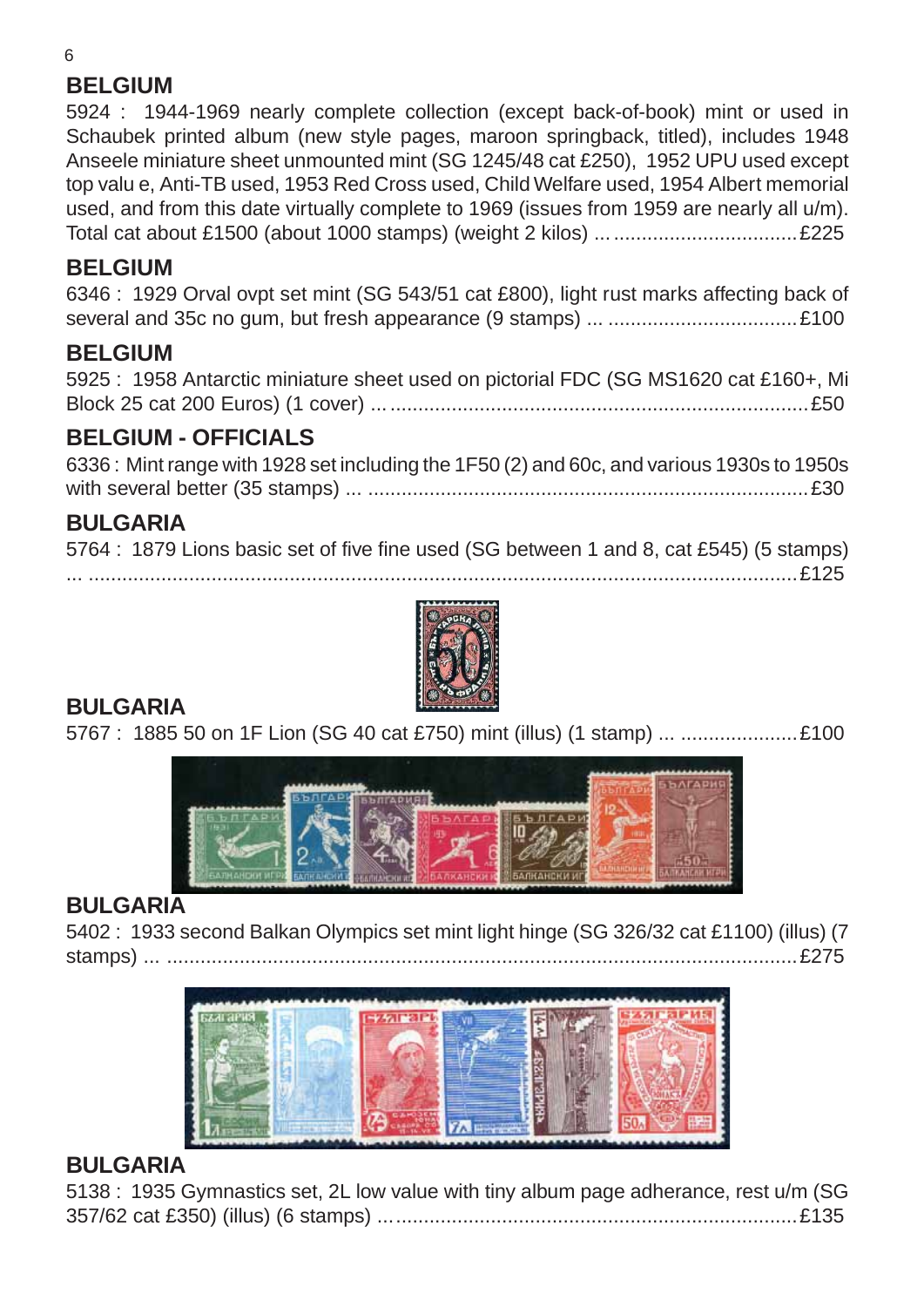## **BULGARIA**

5137 : 1935 Gymnastics set, mint very light hinge (SG 357/62 cat £350) (6 stamps) ...£120

#### **BULGARIA**

5142 : 1932 Strasbourg Flight set mint light hinge (SG 323/25 cat £250) (3 stamps) ...£75

## **CHINA - NORTH-EAST CHINA**

5380 : People's Post definitive issue 1947 \$10 on \$2 surcharge ovpt inverted, imperf (i.e. ovpt on NE134a) with sheet margin unused), rare (1 stamp) ... .................................£50

## **CHINA - P.R.C.**

5276 : 1950 surcharges on North Eastern Province basic set of 14 unused (SG 1436/49 ex "a" numbers, cat £600) (14 stamps) .....................................................................£200

## **CHINA - P.R.C.**

5274 : 1950 Flags set unused, originals (SG 1464/68 cat £375) (5 stamps) ... .......£125

## **CHINA - PROVINCES - NORTH-EAST**

5360 : 1948 Parcel Post \$500,000 on \$5,000,000 used ( SG P84, cat £250) (1 stamp) ...£85

## **CZECHOSLOVAKIA**

6256 : 1945-1969 collection of mint (hinged) and used (often both) mounted in three albums (red Grafton springbacks, English size, on plain pages), fairly complete, (weight 6½ kilos) ... ...............................................................................................................................£150

#### **DENMARK**

6310 : 1924 Danish Post two sets in block of four format, mint (SG 218/23 A+B cat £38) (12 stamps) ... .............................................................................................................£15

## **ESTONIA**

6428 : 1918-1940 mint and used collection with earlier definitives, 1923 surcharge set used, various 1930s charity sets mint or used, 1939 Parnu min sheet mint (165 stamps) ...£125

## **ESTONIA**

|  |  |  |  | 6407 : 1923 Air surcharge pairs (all fine used, good margins) (SG 46/48 cat £140) (3 |  |  |  |
|--|--|--|--|--------------------------------------------------------------------------------------|--|--|--|
|  |  |  |  |                                                                                      |  |  |  |



## **FALKLANDS**

6350 : 1882 4d grey-black wmk Crown CA upright (SG 6 cat £600) mint very light hinge with sheet margin (slightly short perf SE corner due to line perf intersection), with RPS certificate (illus) (1 stamp) ........................................................................................£175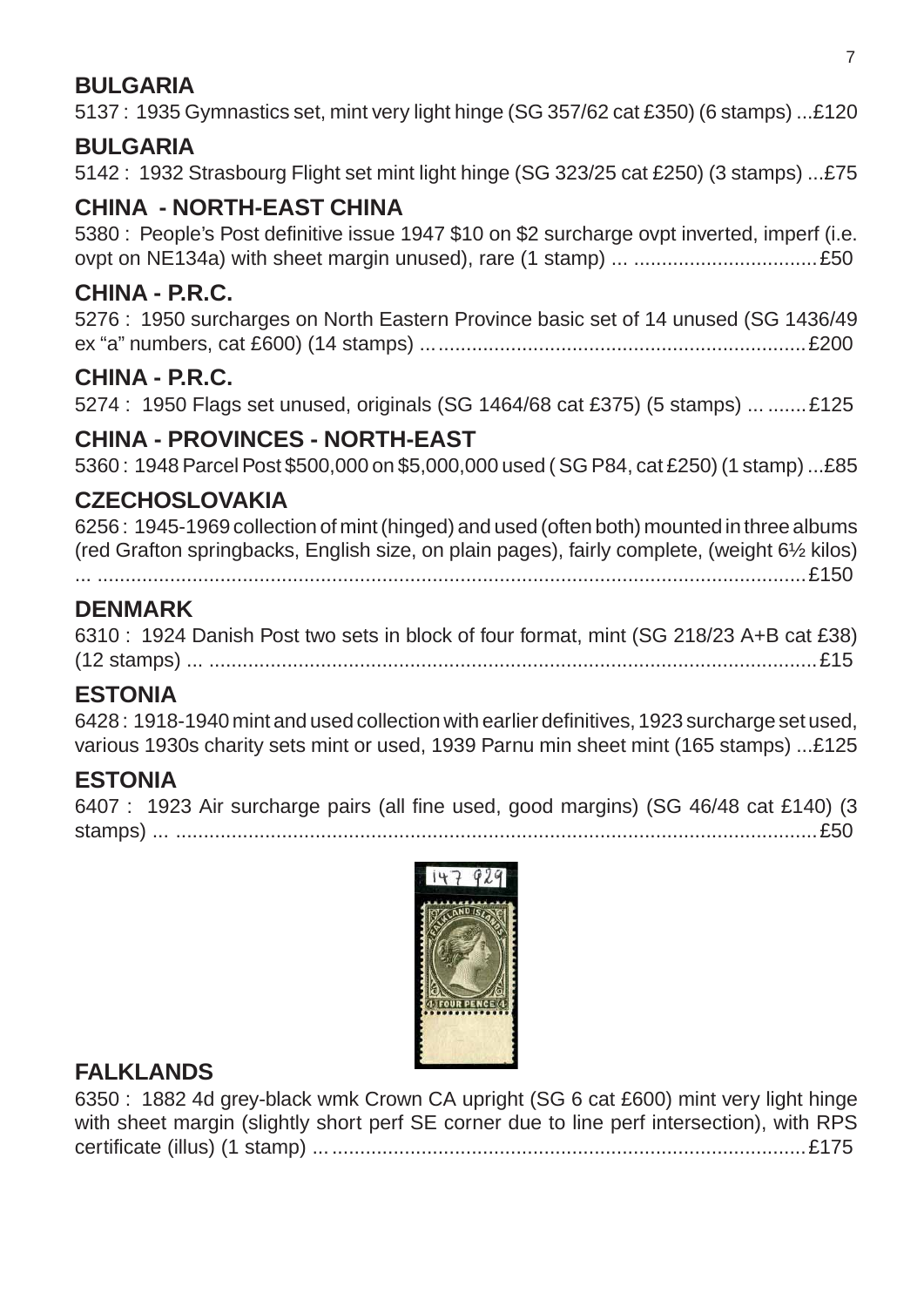

## **FINLAND**

5636 : 1891 Russian period 7R Arms unmounted mint and very fresh (SG 145) (illus) (1 stamp) ... ...................................................................................................................£125

## **FINLAND**

| 6267: 1875 32p Copenhagen print, perf 14x13½, well centred and light cancel (SG 63 cat |  |
|----------------------------------------------------------------------------------------|--|
|                                                                                        |  |

## **FINLAND**

5635 : 1875-1900 cancels - interesting range of mainly 1875 to 1889 Arms with values to 32p, plus a few later 19th century, ALL with dumb cancels, coloured cancels (blue, violet), straight-line and boxed cancels, pen-dated cds, fine numeral "440" fully stru ck, lovely lot for specialist (36 stamps) ... ........................................................................................£85

## **FINLAND**

| 5752: 1951 Olympics, booklet with the four panes each of four stamps u/m (panes detached |  |
|------------------------------------------------------------------------------------------|--|
|                                                                                          |  |

## **FRANCE**

6454 : 1944-1959 standard issues complete mint (apparently all u/m to 1955, last five years are mint light hinge) in Borek album (black springback binder, titled, stamps in Hawid mounts), with all basic definitives, commems. charity sets incl all celebrity and Red Cross sets and all the good Airs (but does not include dues, precancels) Total cat about £1700. (650 stamps) (weight 2 kilos) ... ................................................................................£365

#### **FRANCE**

6453 : 1900-1940 mint and used collection on Borek printed leaves, good run of the basic leaves and some better incl 1925 5F Type Sage mint (SG 412 cat £90), 1928 Sinking Fund mint Workers (SG 463 cat £130 and set mint (SG 466/68 cat £73), 1930 Sinking Fu nd mint (SG 485/87 cat £110), 1935-36 both "Normandie" mint (SG 526/26a cat £60), and good run of 1930s commems with many mint (plus blank leaves 1940-45, also dozens of covers of this period, a little untidy but plenty of interest (weight 1½ kilos) .........................£175

## **FRANCE**

6455 : 1960-1974 standard issues virtually complete mint (apparently all u/m from 1965) in Borek album (black springback binder, titled, u/m stamps in Hawid mounts), with all basic definitives, commems (a few trivial items needed to complete),. charity sets incl all celebrity and Red Cross sets and some Red Cross booklets (but does not include dues, precancels) Total cat about £1700. (600+ stamps) (weight 2 kilos) ... ..........................................£135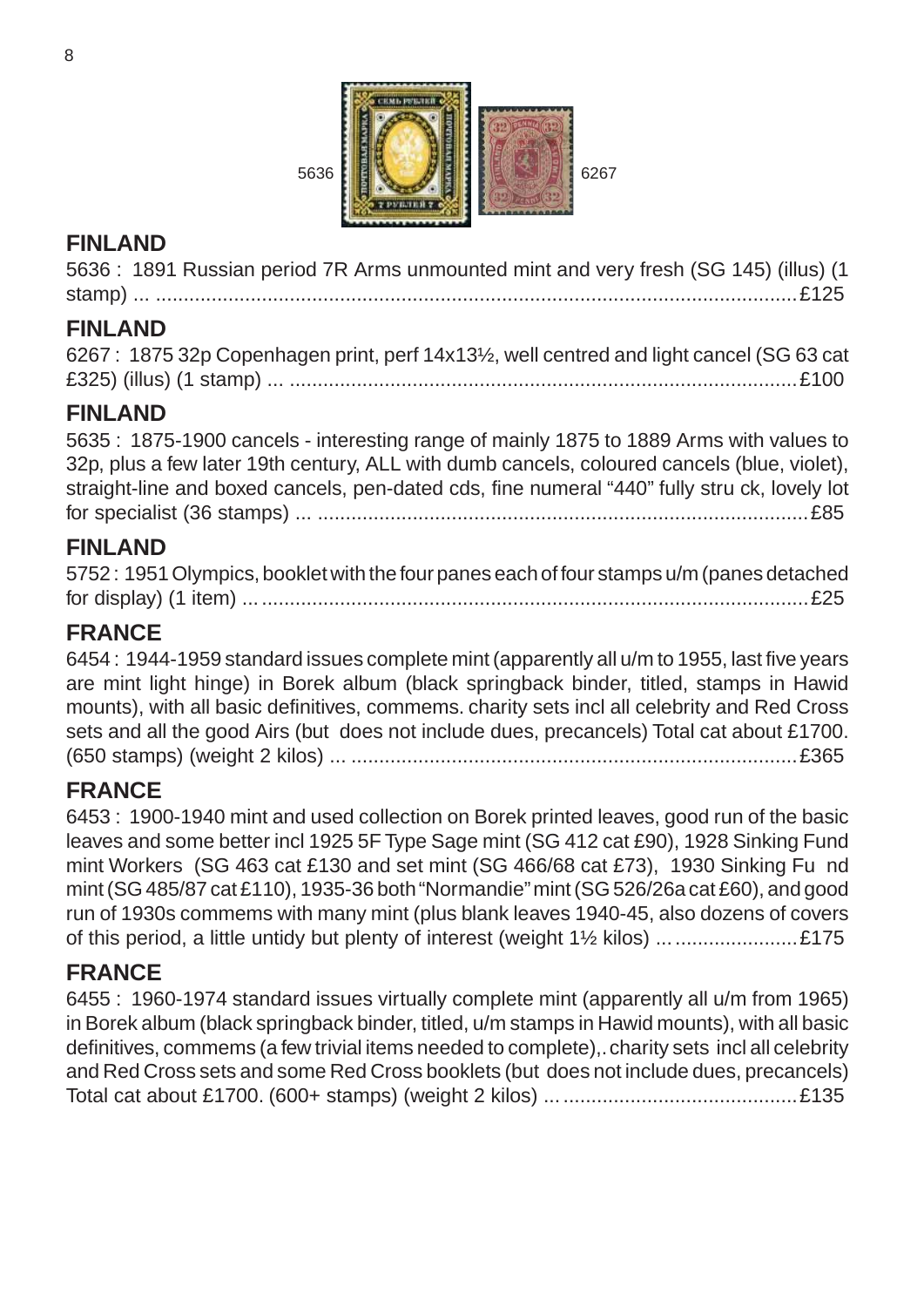## **FRANCE**

6452 : 1849-1900 classics collection, used, on Borek printed leaves, with 1849 20c Ceres (four margins), 1853 imperf Napoleon various 1c to 80c, 1862 various perf Napoleon to 80c, 1863 Napoleon Laur, 10c to 80c, 1870 couple Bordeaux, later Ceres, 1876 to 19 00 good range of Type Sage to 5F, plus Dues, and a dozen covers from prestamp to Type Sage (100+ stamps) ... .................................................................................................................£100

## **FRANCE**

5730 : Selection of Napoleon through to Peace & Commerce, all with red imprimés cancels, fair to good condition (cat about 590 Euros) (10 stamps) ... .......................................£50

## **FRENCH COLONIES - DAHOMEY**

6437 : Mint range (some u/m) of eary of early to middle period, with 1913-17 set, also Parcel Post 1969 to 5000F on 100F u/m, cat 1100 Euros (about 200 stamps) ... ...............£150

## **FRENCH COLONIES - NEW CALEDONIA**

6276 : six Epreuves de Luxe (die proof style) around late 1980s, all depicting ships and boats, values to 350F (6 proofs stamps) ... .................................................................£30

## **FRENCH COLONIES - TUNISIA**

6438 : All periods range mainly mint from 1906-18 to 5F mint, 1916 and 1918 Prisoners of War mint, 1926-41 pictorials to 20F mint plus Parcel to 20F, further chartities, airs, dues, parcel post, postwar good range mainly mint incl a few imperfs, through t o about 2000, (about 650 stamps) ... ...............................................................................................£250

## **GERMANY**

6402 : 1872-1944 mint and used collection in stock book with main strength in III Reich, includes turn of century and inflation, 1930 IPOSTA min sheet (margins stained and faint crease, stamps fine and u/m, SG MS464a cat £600, retail £175 for the stamp block u/m), 1936 Olympics min sheets u.m (SG MS613a cat £275), 1937 Nurnberg min sheet mint (SG MS638 cat £110), 1939 Danzig ovpt set mint (SG 704/17 cat £75), and many other III Reich commems from 1930s to 1944 incl SA & SS last issue u/m, plus further III Reich etc loose in packets (about 1000 stamps) (weight 1 kilo) ........................................................£375

## **GERMANY - BERLIN**

6401 : Mainly mint range (nearly all u/m)with good early issues incl 1949 1M Dove with red BERLIN ovpt (u/m and signed Schegel BPP but short corner, not counted in valuation), UPU set (SG 54/60, couple with very slight paper adhesions, rest u/m), Goethe (SG 61/ 63, 10pf with very faint crease, rest u/m), 1950 Orchestra (SG 72/73 cat £205), 1951 Stamp Day, ..1952 Beethoven, Olympics, Celebrities (SG 91/100 cat £160), 1953 Bells clapper central (SG 102/05 cat £100), Uprising, and most others to about 1981 (600 stamps) ...

..................................................................................................................................£375

## **GERMANY - DDR**

6085 : 1949-1977 nearly complete collection in Schaubek printed album (nice maroon & gold cloth springback binder), with many early better East Germany mint or used (but no Mao), through to 1977 nearly complete, including min sheets (couple earlier sheets h ave small faults or rust spots), also 1945-48 Russian Zones . About 2000 stamps, only a few more needed for completion (weight 3½ kilos) ... .....................................................£250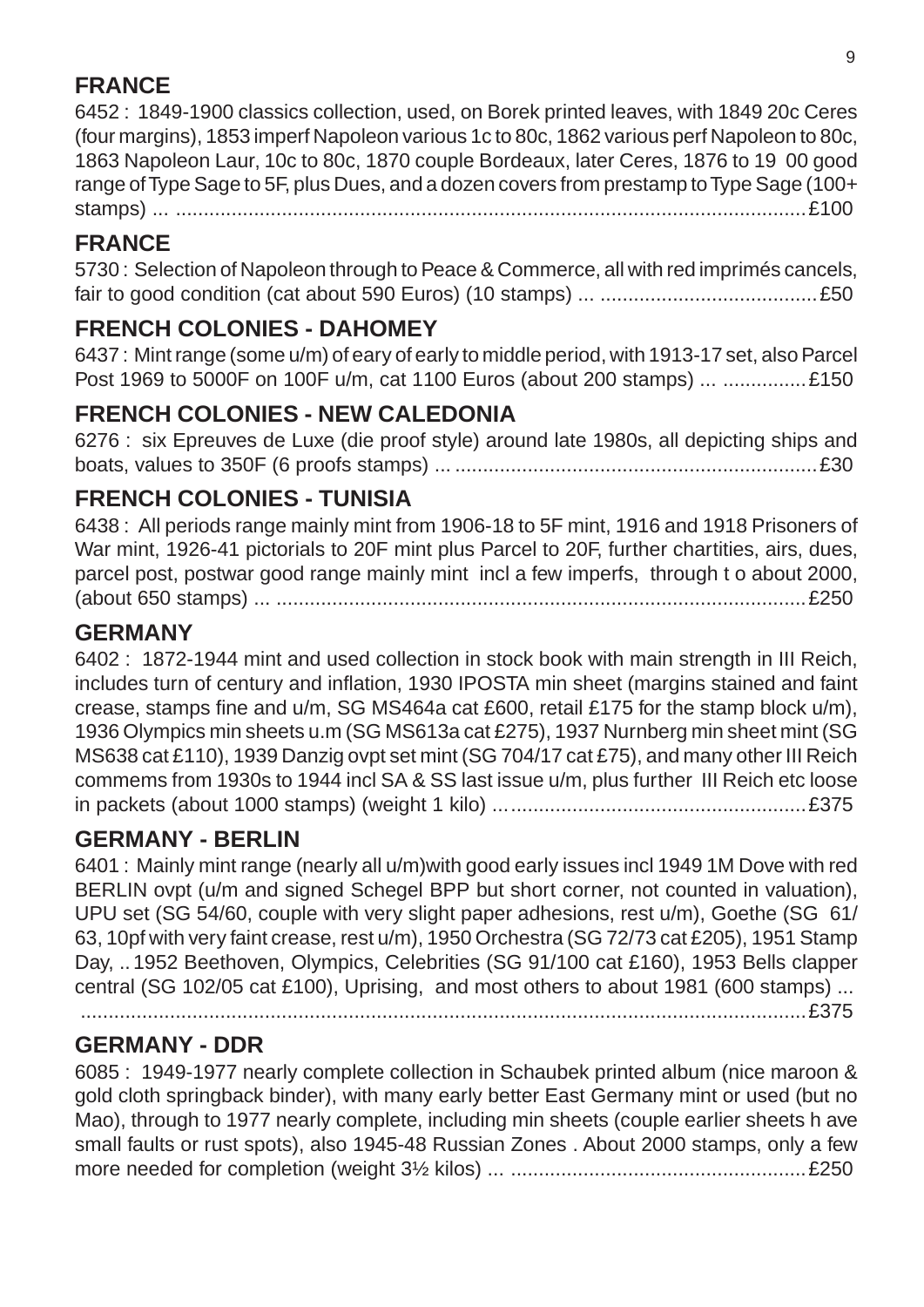## **GERMANY - III REICH**

6431 : 1938-1945 mint (hinged) collection on plain leaves, all in sets and fairly complete, includes 1938 Motor Show, 1039 Postal Employees, Winter charities, Brown Ribbons, through to 1945 SA and SS (these are u/m). (250 stamps) ... ..................................£125

#### **GERMANY - WEST**

6398 : 1949-1980 apparently complete unmounted mint collection except the Posthorns set, in two Lindner hingeless albums ( green boxed multiring dual-system albums, all matching). Includes the good early sets e.g. 1949 Parliament, German stamps, 1950 Bac h, 1951 Lubeck Church, Wuppertal Exhn, Rontgen etc, and all the Charity sets from the neginning. 1951 Posthorns have 2pf to 30pf and the good 70pf (SG 1058 cat £550) all unmounted mint, but the other five values are unused part gum or used. About 1000 stamps, cat about 4000 Euros (weight 6 kilos) ......................................................................£500

## **GERMANY - ZONES**

6363 : Thuringia 1945 rouletted min sheet on buff paper, light hinge (SG MSRF10, Michel Block 2vt cat 2600 Euros) (1 stamp) ........................................................................£450

#### **HUNGARY**

6447 : 1871-1914 mainly used ranges with 1871 engraved Franz Joseph basic set used (SG 8/13 cat about £300 as cheapest shades), 1k Newspaper first posthorn (SG N8 four margins cat £50), later 19th century range of Letter type incl several mint, 1900 Turuls, 1913 Flood Relief set used (but 5K is mint, SG 136/52 cat £120+), and 1914 War Charity set used (SFG 153/69 cat £140) (240 stamps) .......................................................................£100

## **HUNGARY**

6449 : 1915-1944 mint and used collection (sometimes both) with good range of WWI and inflation period, 1927 Air 4f imperf, 1932 Madonnas set used (SG 535/38 cat £110), 1933 Air set used (SG 554/62 cat £275), good run of WWII period mint (nearly 1000 stamps) ...

..................................................................................................................................£100



## **HUNGARY**

6213 : 1933 Air set mint light hinge (SG 554/62 cat £425) (illus) (9 stamps) ............£95

## **HUNGARY**

| 6217 : 1934 LEHE Exhibition miniature sheet unmounted mint (SG MS658 cat £225) (1 |  |
|-----------------------------------------------------------------------------------|--|
|                                                                                   |  |

## **HUNGARY**

| 6218 : 1949 Roosevelt post and air miniature sheets, mint light hinge (Mi Block 10 + 11) |  |  |
|------------------------------------------------------------------------------------------|--|--|
|                                                                                          |  |  |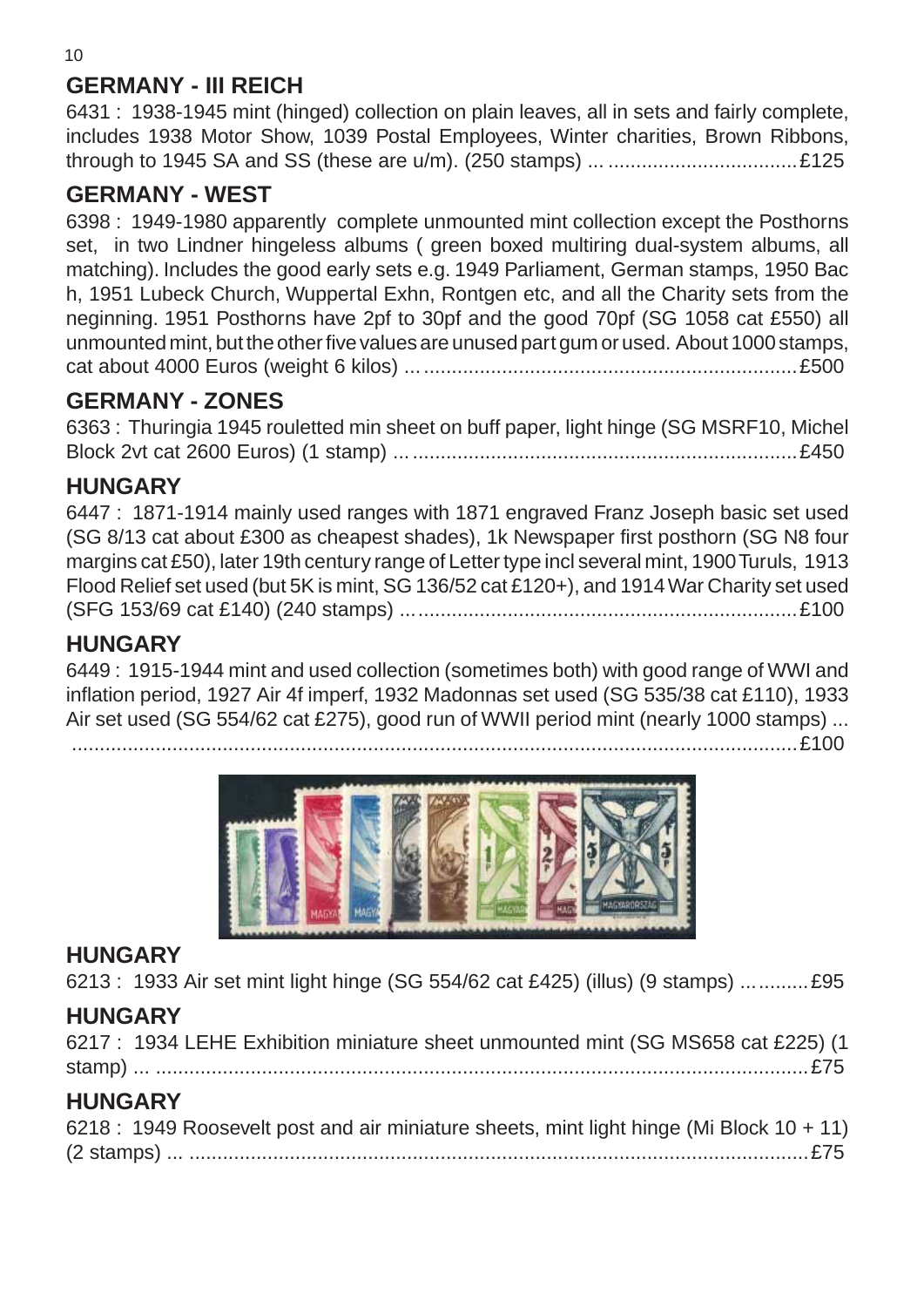## **HUNGARY**

6216 : 1934 LEHE Exhibition miniature sheet mint light hinge (SG MS658 cat £225) (1 stamp) ... .....................................................................................................................£50



#### **ICELAND**

6100 : 1930 10K on 5K Double Heads fine used (SG 150a cat £450) (illus) (1 stamp) ...£175

#### **ICELAND**

6097 : 1933-1964 mint (mainly u/m) collection on stock sheets, with 1934 Air set light hinge (SG 208/13 cat £40) later 1930s incl better e.g. 1935 Falls & Mt Hekla (SG 214/15 light hinge, cat £45), 1939 10a fish green and 25a scarlet fish both u/m, 1944 Re public u/m, 1947/52 Airs, 1950-54 Views u/m to 5K (SG 296/307), 1952 Bjornsson u/m, 1956 Power Plants u/m (SG 335/42 cat £38). Total cat about £675 (150 stamps) .......................£150

#### **ICELAND**

6116 : 1947-1959 good run of most but not quite all issues, includes 1948 Mount Hekla Volcano set, 1954 Hafstein, 1956 Waterfalls, all are unmounted mint. Cat about £300 (80 stamps) ... ...................................................................................................................£95

#### **ICELAND**

6099 : 1950/52 Views set including the 25K all unmounted mint (SG 296/308 cat £190) (13 stamps) ... ...................................................................................................................£75

#### **ICELAND**

6096 : 1925 Views set mint light hinge (SG 151/55 cat £200) (5 stamps) ... .............£50

#### **ICELAND**

6315 : 19th century issues on couple of album pages, mainly used, with 1876 Numerals to 16a, 1882 new colours to 40a, a few later to 1902 | GILDI, and Officials with 1876 most to 50a (latter is mint). Cat about £400 (30 stamps) ... .................................................£50

#### **INDONESIA**

5421 : 1948-1949 Dutch rule, basic issues complete with 1948 to 25G incl both 1G, 1949 pictorials basic set and UPU. Cat about £690 (38 stamps) ... .................................£150

#### **INDONESIA**

4144 : 1948 surcharges to 2½G mint (SG 538, cat £70) incl both 1G, and the long 1949 pictorials set mint (SG 548/71 cat about £325, the lower values mainly perf 11½). Total cat about £400. (40 stamps) ... .........................................................................................£95

#### **INDONESIA**

| 5422 : 1949 Dutch rule pictorials basic set mint (couple tropical toned, rest fine) (SG 548/ |  |
|----------------------------------------------------------------------------------------------|--|
|                                                                                              |  |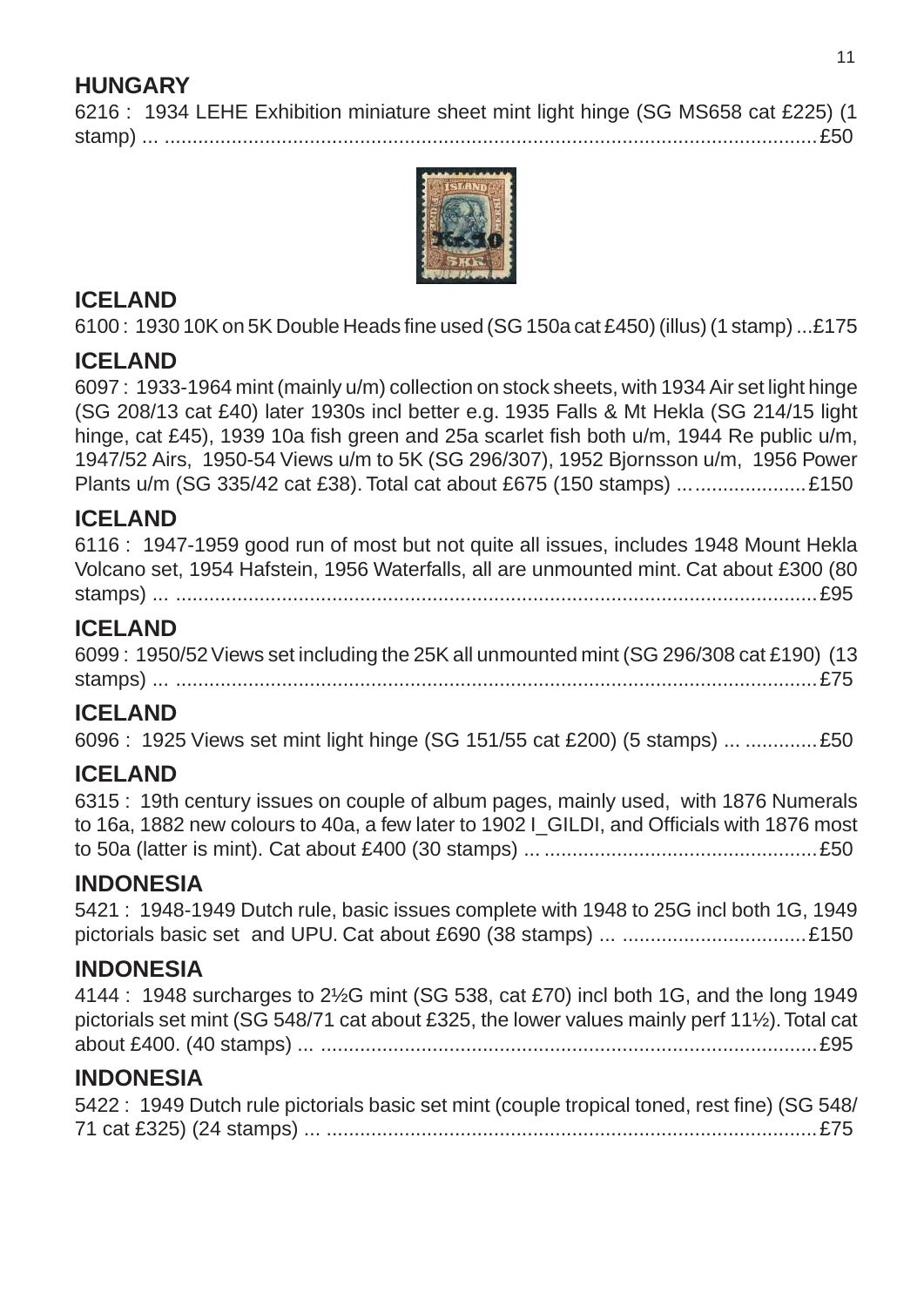

## **ISRAEL**

6473 : 1951 Menora with tab, unmounted mint (SG 64aT) (1 stamp) ... ..................£125



## **ISRAEL**

6470 : 1949 New Year used set with tabs (SG 18/20T) (illus) (3 stamps) ..............£100

## **ISRAEL**

6013 : 1948-1951 mint (hinged) range plus a few used, with 1948 postage due set mint hinged (couple u/m) (SG 10/14 cat £120), various other sets around 1950, also 1948 500m Coin used (SG 8 cat £75) (85 stamps) ... ...................................................................£75

## **ISRAEL**

6474 : 1948 Coins with Due ovpts (SG D.10/14) unmounted mint (5 stamps) ... ......£50

## **ISRAEL**

6472 : 1949 TABUL miniature sheet (SG MS16a) mint very light hinge (1 stamp) ... £35

## **ISRAEL**

6471 : 1949 Well with tab at side (SG 17T) (1 stamp) ... ...........................................£25

## **ITALIAN COLONIES**

| 5737: 1934 General Colonies Fascist March set post + airs all fine used (SG 53/70 cat £475 |  |
|--------------------------------------------------------------------------------------------|--|
|                                                                                            |  |

## **ITALIAN COLONIES**

6411 : Horn of Africa, small range of used (all different), with Eritrea various 1893 to 1L, 1903 etc various to 5L, some later to 1933, Express 1909 30c (SG E34 cat £200), oddments of Italian Ethiopia, and Jubaland incl 1925 2L Due (SG D37 cat £250) and co uple parcel post, and some earlier Somalia. Total cat about £700 (66 stamps) ... ...............................£100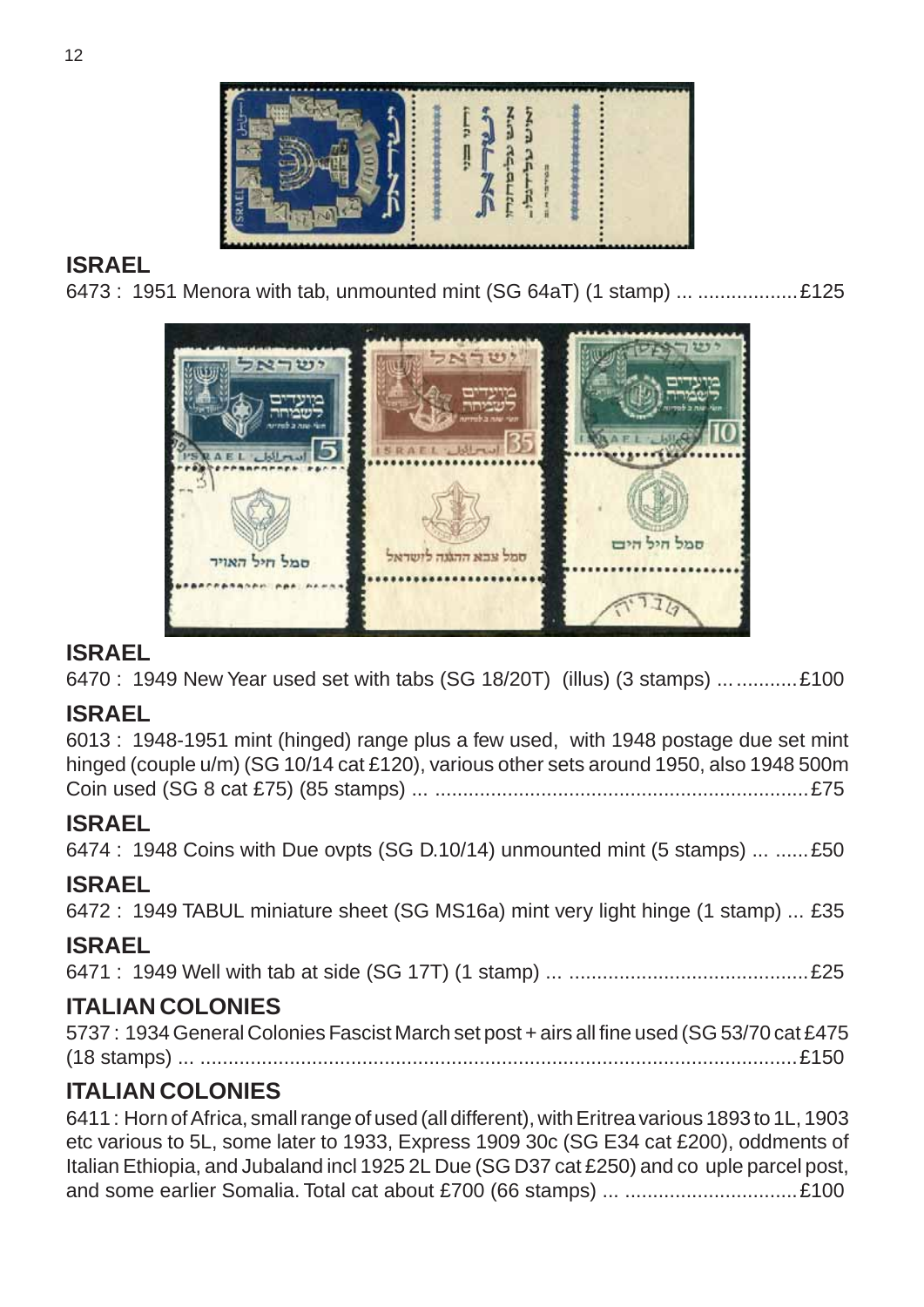

## **ITALIAN COLONIES**

6410 : 1905 Postage Due 50L and 100L high values fine used (SG D.41/42 cat £515) (illus) (2 stamps) ... ...............................................................................................................£85

## **ITALIAN COLONIES - CYRENAICA**

6064 : 1923-1934 range of used, includes 1926 Colonial Institute (SG 30/35 cat £49), 1932 Airs (SG 91/95 cat £70), 1934 Colonial Exhn postage and air set (SG 114/25 cat £250), and Rome-Mogadiscio Flight 3L+25c, 5L+25c, 10L+30c (SG 132/34 cat £255). Total cat £640 (27 stamps) ... ...........................................................................................................£125

## **ITALIAN COLONIES - ERITREA**

6409 : 1893-1936 nearly complete mint or used collection on Scott printed leaves, with 1893 set used (cat £750, less 2c), 1895 etc extra values, 1903 set to 5L used (cat £150), also 1c inverted ovpt mint (SG 19a cat £160), 1908-16 to 60c, 1910 Views used, 1922 surch. Lions mint, 1923 Propaganda Fide used (cat £160), Facist March used (cat £225), 1924 Lion ovpts mint (cat £100), 1925 2L used (cat £90), 1926 St Francis used (cat £150), 1926 Kings mint (cat £300), 1927 Volta used (cat £110), 1927-30 three Defence sets mint, 1929 Montecassino used (cat £225), 1930 pictorials mint (cat £110), 1931 St Anthony (cat £150), 1933 Views mint (cat £90), 1934 Abruzzi mint (cat £95), 1934 Mogadiscio Flight mint (cat £180), Express, Dues etc. Total cat £7800 (290 stamps) .........................................£950





... ...............................................................................................................................£200

## **ITALIAN COLONIES - JUBALAND**

6187 : Postage Dues1925 2L and 5L top values used (SG D37/38 cat £500) (illus) (2 stamps) ... .................................................................................................................£100

## **ITALIAN P.O.s (CONSTANTINOPLE)**

6051 : 1922 Postage Due 5L top value unmounted mint (SG D105 cat £700) (illus) (1 stamp)



## **ITALIAN COLONIES - JUBALAND**

6189 : Used range with 1925 set less 5L (SG 1/12, 14, cat £300), 1926 30c and 2L50 (SG 40, 43, cat £200), and Express pair (SG E52/53 cat £166). Total cat £666 (illus) (18 stamps) ... ...............................................................................................................................£100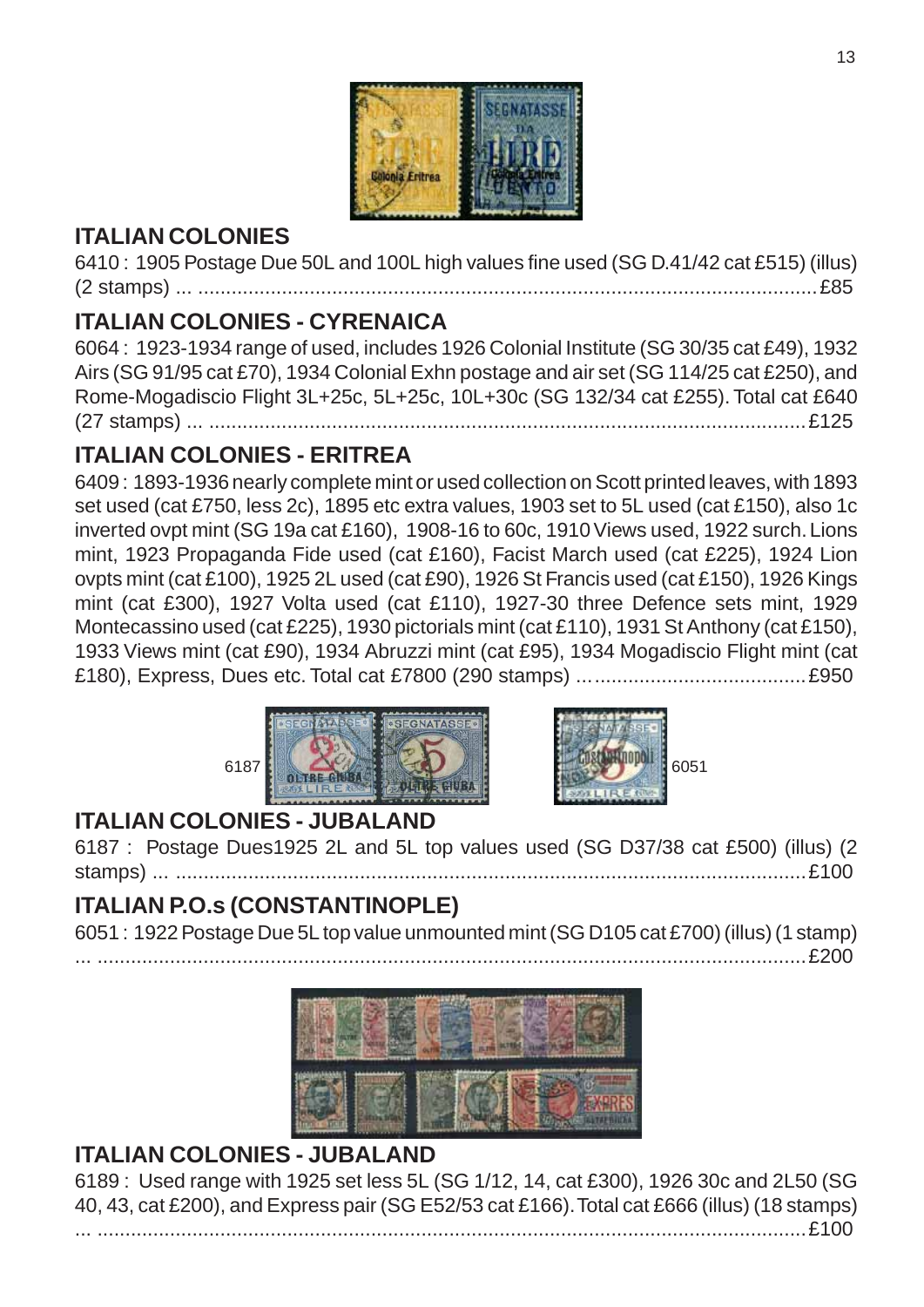## **JAPAN**

6162 : 1945-1950 good run of mint (nearly all unmounted), with commems incl 1947 and 1948 Athletics, 1948 5y Tea Girl (SG 491 light hinge cat £60), 1949 Exhibitions (SG 522/ 24a cat £121), 1949 both National Park sets, most 1949-50 portraits, 1950 144y Air u /m (SG 579 cat £70), 1950 National Park set, 1950 Athletics light hinge (SG 589/92 cat £120), 1951 Tourism u/m (SG 608/09 cat £148). Total cat £1420 (140 stamps) ... ..............£350



## **JAPAN**

6160 : 1949 Postal Week (Brent Geese) mint light hinge (SG 556 cat £140) (illus) (1 stamp) ... .................................................................................................................................£50

## **JAPAN**

6164 : 1948 Philatelic Week (Art) mint hinged (SG 514 cat £95) (illus) (1 stamp) ....£30



## **LATVIA**

6487 : Afrika Air set unmounted mint (SG 235/39 cat £700 as mounted) (illus) .......£250



## **LATVIA**

| 6488 : 1925 City of Libauimperf (good margins) mint very light hinge (SG 119/23 B) (illus) |  |  |  |
|--------------------------------------------------------------------------------------------|--|--|--|
|                                                                                            |  |  |  |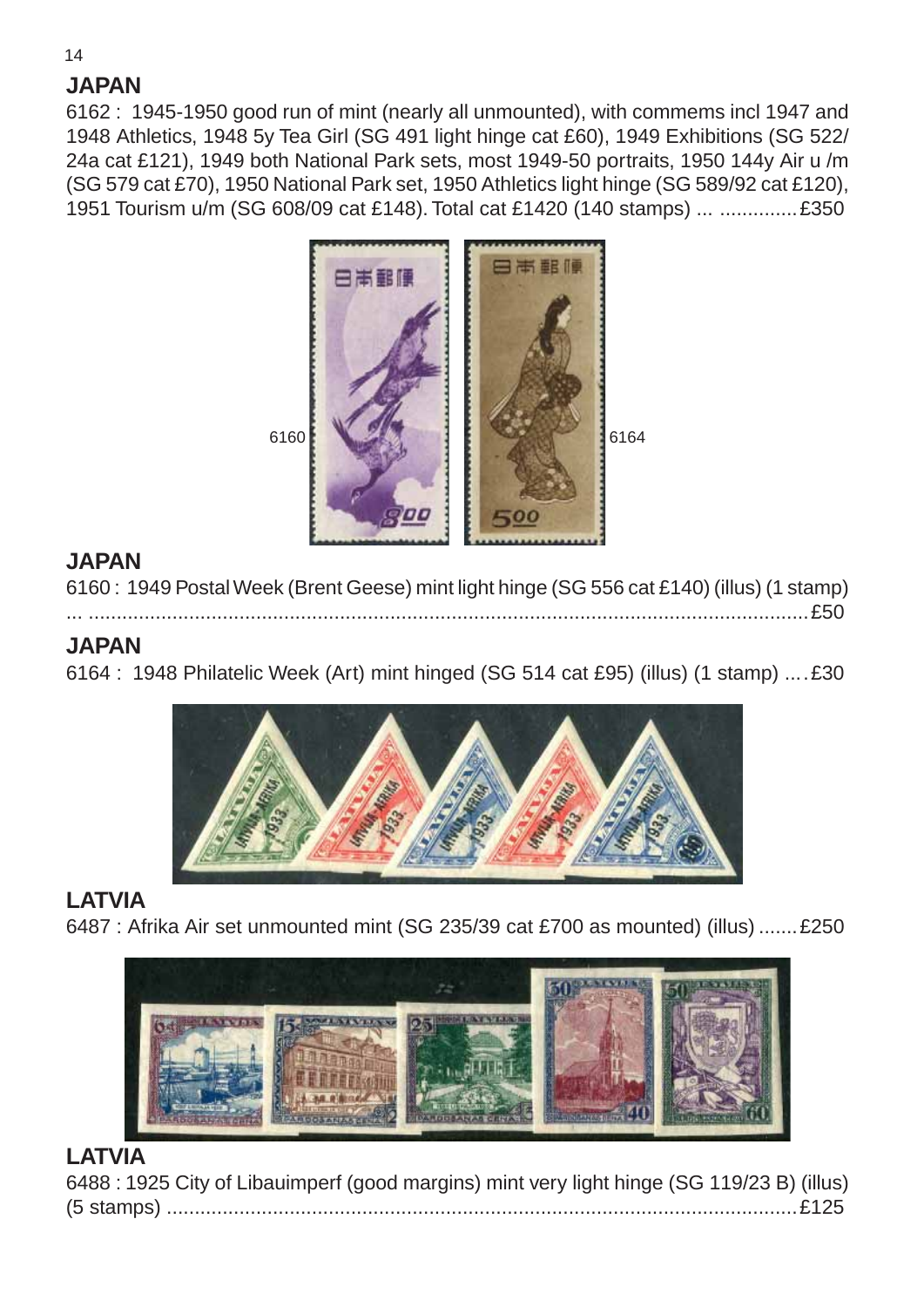## **LATVIA**

6484 : 1919-1938 range of commems (in sets where appropriate) including 1930 Rainis Airs unmounted mint both perf and imperf, 1931 Air Charity traingulars perf and imperf, and Afrika Flight 15s and 25s unmounted mint (45 stamps)..............................................£85

## **LATVIA**

| 6485 : 1932 Air Pioneers sets both perf and imperf, fine used (SG 226/30 A+B cat £200) |  |
|----------------------------------------------------------------------------------------|--|
|                                                                                        |  |

## **LATVIA**

| 6486:1933 Wounded Airmen sets fine used both perf and imperf (SG 231/34 A+B cat £165) |  |
|---------------------------------------------------------------------------------------|--|
|                                                                                       |  |

## **LATVIA**

| 6404 : 1930 Rainis Fund perf set post + airs all fine used (SG 175/82 cat £142) (8 stamps) |  |
|--------------------------------------------------------------------------------------------|--|
|                                                                                            |  |

## **LEBANON**

| 6469: 1947-1960 run of mint and used (mainly different), with definitives and airs with some |  |
|----------------------------------------------------------------------------------------------|--|
|                                                                                              |  |

## **LEBANON**

| 6468: 1948-1961 good run of used (all different), with definitives, airs, 1948 UNESCO, (150 |  |
|---------------------------------------------------------------------------------------------|--|
|                                                                                             |  |

## **LEBANON**

6030 : 1924 Olympics (2nd issue) mint with hinge, (SG 49/52 cat £76) (4 stamps) ...£25

## **LEBANON**

6158 : 1946 Herons set mint light hinge (SG 320/24 cat £80) (5 stamps) ... .............£25

## **LIBERIA**

5621 : 1919 10c triangular Registered stamp, mint pair imperf between (old SG 23a, new SG 388 variety) (2 stamps) ... .....................................................................................£50

## **LIBYA**

6015 : 1951 Horserider issues, with Libya ovpts unmounted mint set (less the cheap 10m), French currency (for Fezzan) 192F and 480F u/m, Dues set for Libya mint hinged, and Dues with MAL surcharges set u/m (Michel cat about 1000 Euros in 2002, maybe more now) (26 stamps) ... .................................................................................................................£200



## **LUXEMBOURG**

| 6331: 1874 25c Arms (small margins local printing), mint, well centred and fresh colour |  |  |  |
|-----------------------------------------------------------------------------------------|--|--|--|
|                                                                                         |  |  |  |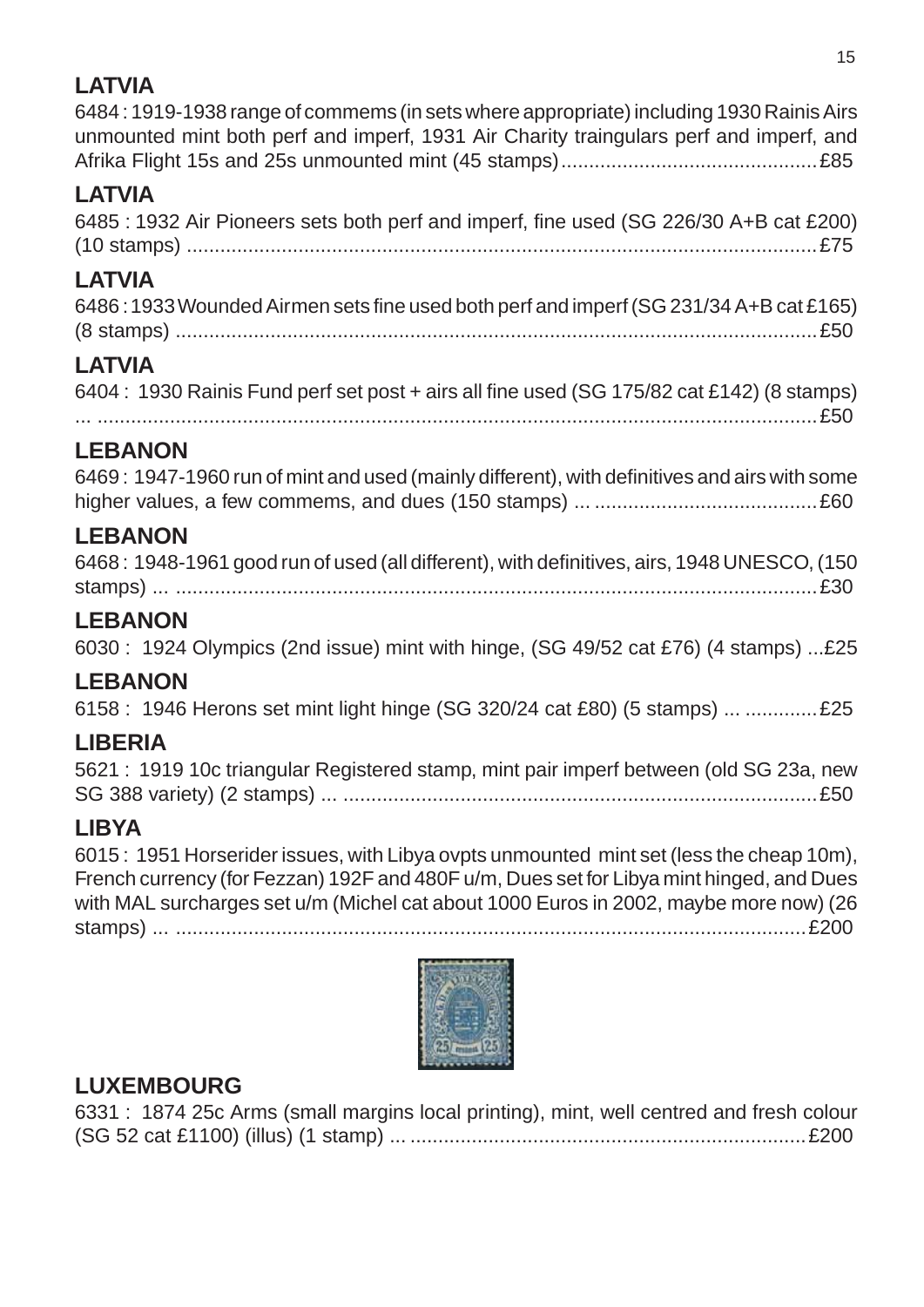## **LUXEMBOURG**

6332 : 1859-1880 Arms issues, used range with 1859 imperf, 1865 coulourless roulette 4c and 5c, 1865 coloured roulette various from 1c to 30c and 50c, 1972 UN FRANC surcharge, 1874 local print (small margins) various to 40c, 1879 Un Franc, 1880 Harrlem prin t (large margins) various to 30c. Virtually all fine and all different except couple obvious shades. Cat around £1500 (34 stamps) ... ....................................................................................£200

## **LUXEMBOURG**

5732 : 1906 William first printing sheetlet of ten stamps, mint light hinge (1 item) ...£175



#### **LUXEMBOURG**

6327 : 1859 2c black imperf, used, four good margins (SG 7 cat £750) (illus) (1 stamp) ... ..................................................................................................................................£150

**LUXEMBOURG**

6328 : 1859 2c black imperf, used, four good margins (SG 7 cat £750) (illus) (1 stamp) ... ..................................................................................................................................£150

#### **LUXEMBOURG**

6451 : Postage Dues, specialised collection, with 1907-1947 complete u/m and used, but then, more imortantly, a huge range of postwar definitives and commems with provisional "T" Due cancels through to 1991, plus a number of postage due covers. Difficult modern material, we have not seen so much depth before. (about 450 stamps) ... .................£150



## **LUXEMBOURG**

6330 : 1859 25c imperf Arms, used, four good margins (SG 12 cat 400) (illus) (1 stamp) ... ...............................................................................................................................£125

## **LUXEMBOURG**

6329 : 1959 12½c imperf Arms, used, four good margins (and part of adjoining stamp, proving it is imperf, not rouletted, signed Demuth BPP (SG 11 cat 225) (illus) (1 stamp) ..£95

## **MONACO**

5845 : 1956 triangulars (postage dues surcharged for postage), the full set (SG 555/76 cat £100), all on six illustrated FDCs (22 stamps) ... ........................................................£40

#### **MONACO**

5844 : 1955 Monte Carlo Rally fine used (SG 517 cat £60) (1 stamp) ... .................£20

## **MONACO - POSTAL HISTORY**

5037 : Good range of mainly earlier covers with better rates, destinations, higher value stamps, mainly period 1900-1930, a few later (50+ covers) ... ...................................£95

16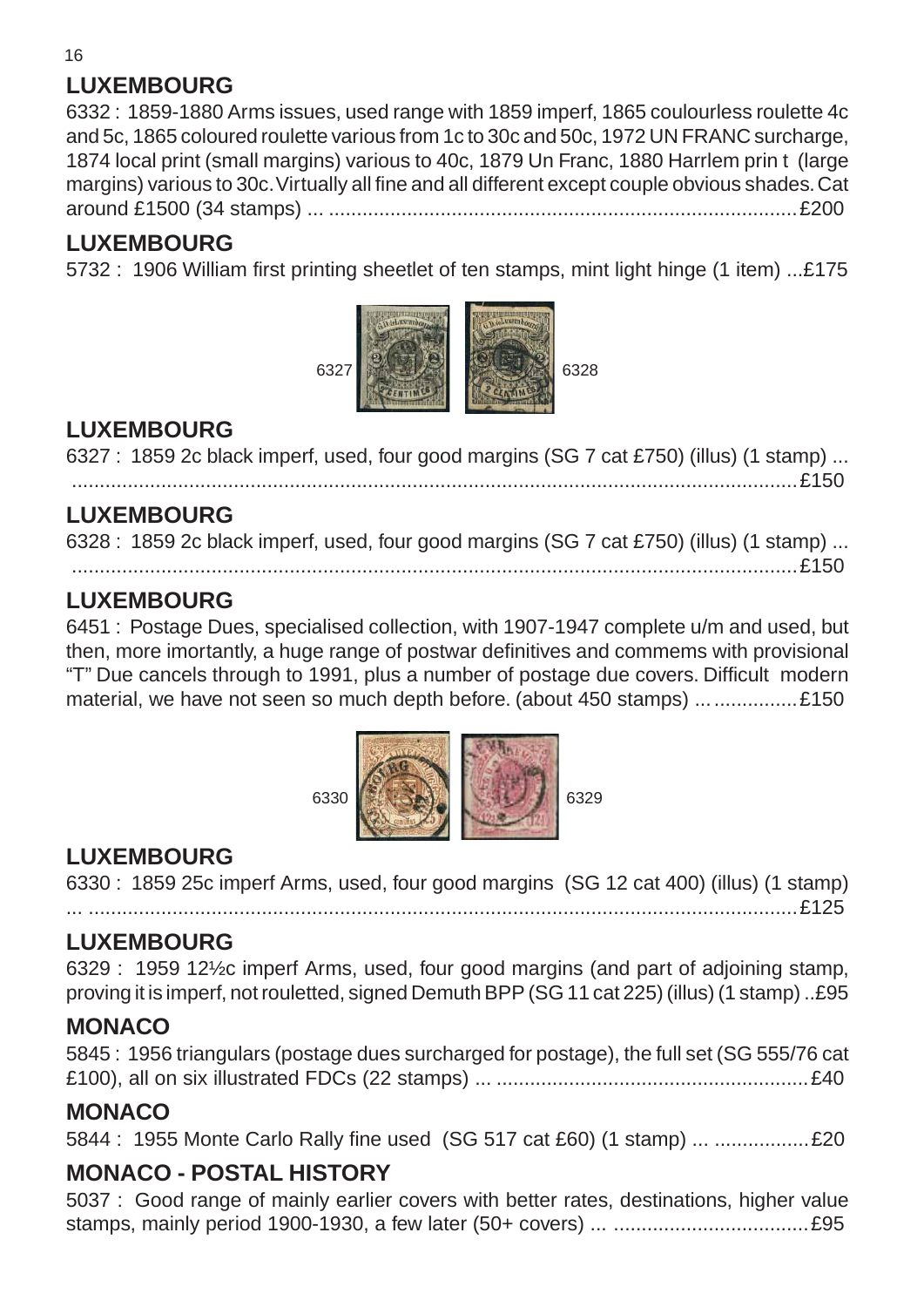

## **NEW GUINEA**

6457 : 1939 Air set mint light hinge (SG212/25 cat £950), couple lower values have very tiny thins, however in compensation some middle values to 5/- are u/m, very fresh (illus) (14 stamps) ... .................................................................................................................£350

#### **NEW HEBRIDES**

6460 : British issues 1910-1953 good mint or used rin, from 1910 set, 1911 set mint or used to 5/-, 1920 surcharges, 1938 set to 10Fr mint light hinge or u/m (SG 52/63 cat £325), UPU, 1953 Canoes set used, and Dues 1938 set u/m (SG D6/10 cat £160), and 1953 set mint. Total cat £670 (56 stamps) ... ....................................................................................£200

## **NEW HEBRIDES**

6461 : French issues with 1938 set mint (SG F53/64 cat £250), 1941 France Libres set u/ m (SG F65/76 cat £200), 1949 UPU u/m, and Dues 1938 set u/m (SG FD65/69 cat £170). Total cat £642 (56 stamps) ... ....................................................................................£200



## **NEW HEBRIDES**

6462 : French issues 1941 France Libre set fine used (SG FD77/81 cat £200). Scarce. (illus) (5 stamps) ... .............................................................................................................£100

## **PAPUA**

6459 : 1907-1916 Lakatoi Canoes, mainlu used run with 1907 (black centres) to 1/-, 1911/ 16 good run with values to 2/6, cat about £300 as cheapest types (26 stamps) ... ..£100

#### **POLAND**

| 6197 : 1939 Stage Coach miniature sheets both perf and imperf, fine used (SG MS335a) |  |  |  |  |  |
|--------------------------------------------------------------------------------------|--|--|--|--|--|
|                                                                                      |  |  |  |  |  |

## **POLAND**

| 6199: 1939 Stage Coach miniature sheets both perf and imperf, mint hinged (SG MS335a) |
|---------------------------------------------------------------------------------------|
|                                                                                       |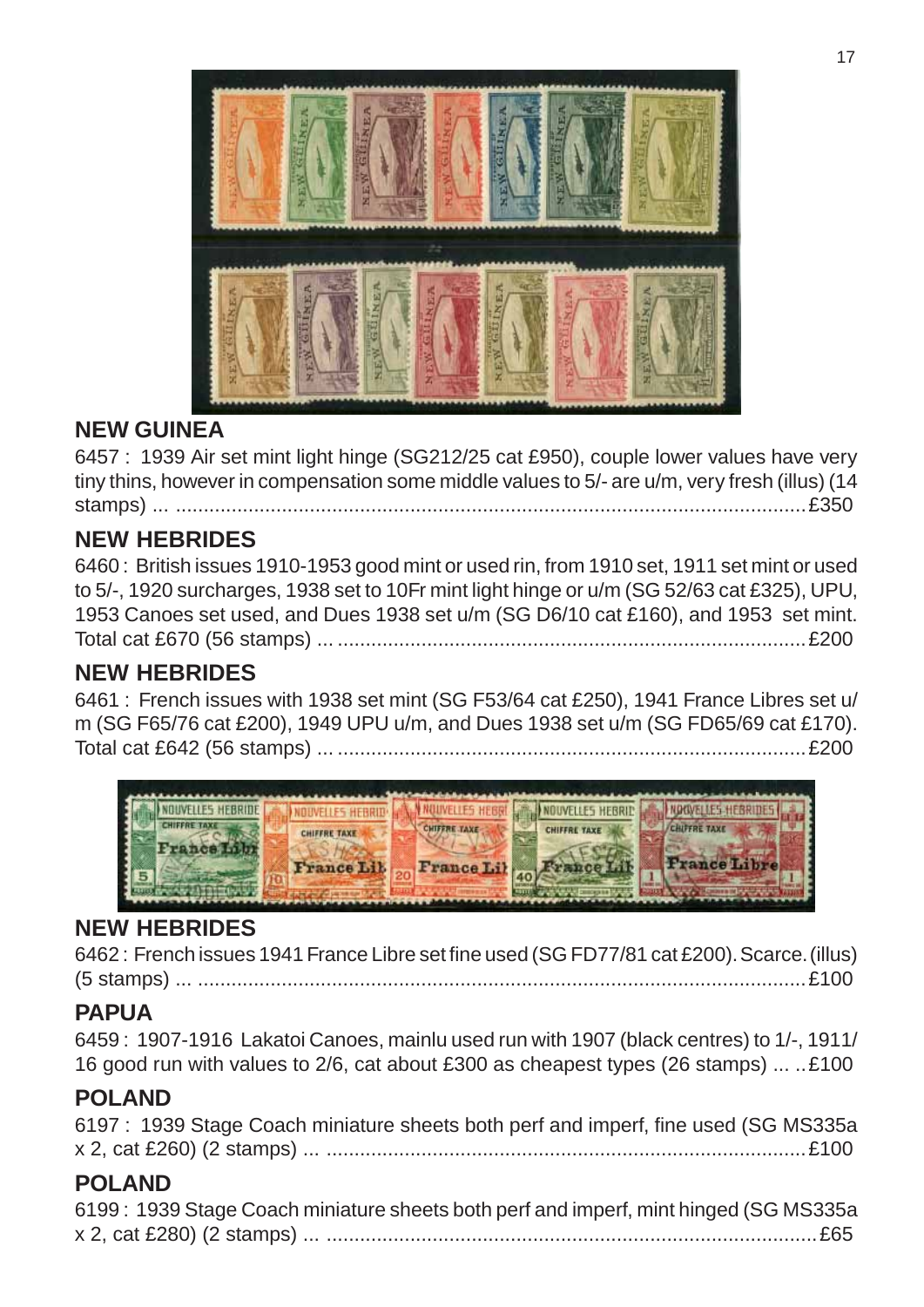

#### **POLAND**

6194 : 1928 Warsaw Exhibition miniature sheet unmounted mint, very fresh (SG MS270 cat £550) (illus) (1 stamp) ... .....................................................................................£250

#### **POLAND**

| 6201: 1938 Stratosphere balloon miniature sheet unmounted mint (SG MS335b cat £120) |  |
|-------------------------------------------------------------------------------------|--|
|                                                                                     |  |

#### **POLAND**

6200 : 1938 Stratosphere balloon miniature sheet fine used with special stratosphere cancel (SG MS335b cat £110) (1 stamp) ...................................................................£35

## **PORTUGAL**

5135 : 1912-1926 Ceres issues mint (mainly hinged, some u/m) all different, from 1912 first issue (chalky paper) incl 7½c (SG 470 cat £70), 10c (SG 472 cat £170), some 1917 issues, 1920 perf 12 various to 2E (SG 564 cat £65), 1923 3E glazed paper (SG 573 ca t £225), 1926 5E no imprint (SG 724 cat £80). Total cat about £700 (40 stamps) ... .............£165

#### **PORTUGAL**

4845 : 1861-1898 mainly used collection on old-time Imperial printed leaves, with King Luis issues incl 1870 etc straight labels a good run to 150r, later Luis and Carlos and others to 1898 Vasco da Gama, also Madeira 1868 1868 20r curved label (SG 20 cat £ 65), 1871 straight label 10r mint, 50r used (SG 26 cat £44) (85 stamps) ... .............................£150

#### **PORTUGAL**

5133 : 1912 First Ceres issue (chalky paper, perf 15x14) short set ¼c to 15c all mint hinged (SG 63/73, cat £704) (11 stamps) ............................................................................£135

#### **PORTUGAL**

5320 : 1867-1943 good range, mainly used but some better are mint, with a few later 19th century, 1910 Manoel and Republica ovpts to top values (some mint), good run of Ceres issues incl a few better mint (e.g. 1923 3E glazed paper SG 573 cat £225), 1927 In dependence mint (SG 726/40 cat £75), 1928 Independence mint (SG 780/95 cat £95), through to 1943 (except min sheets) (350 stamps) ..................................................£135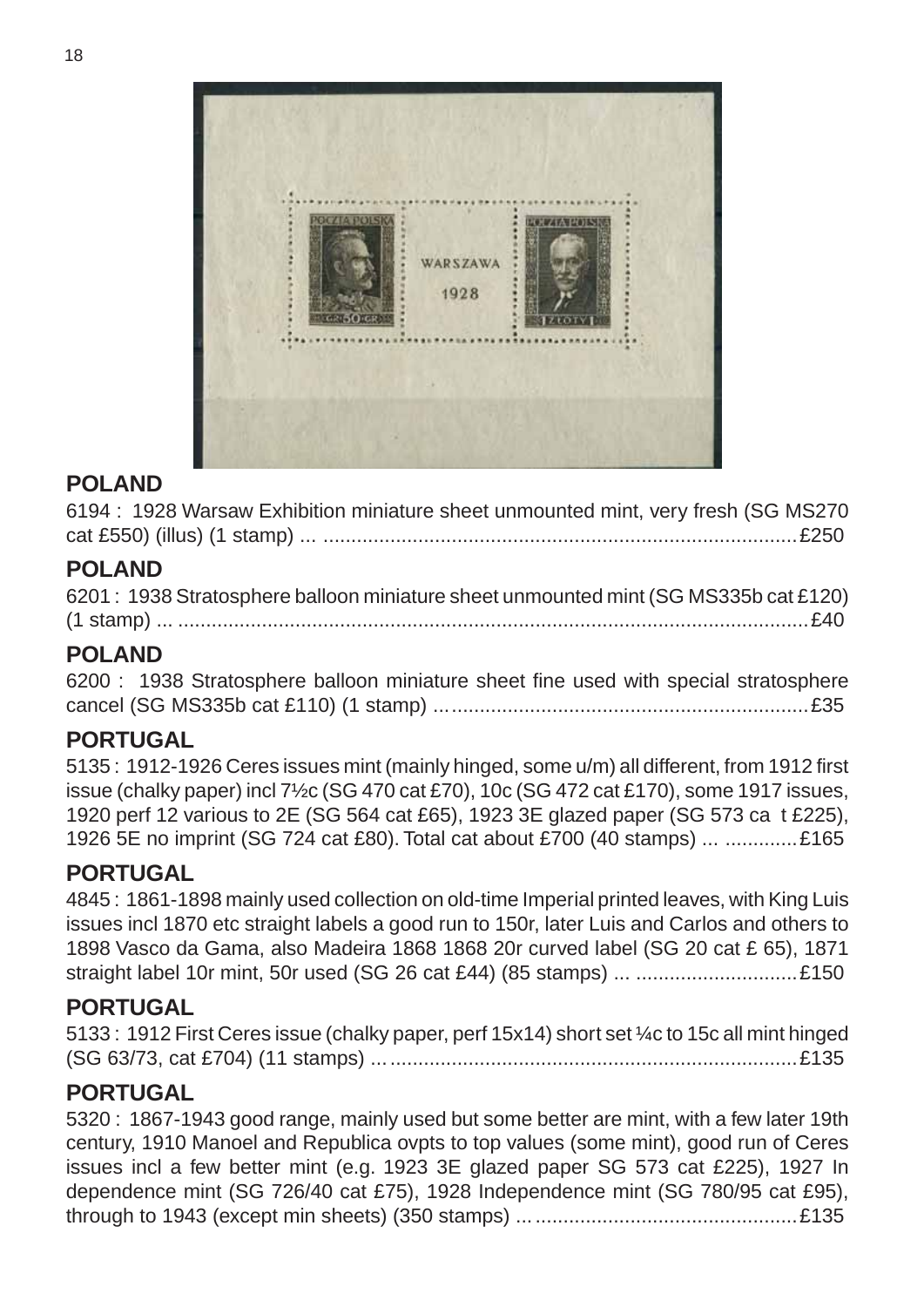## **PORTUGAL**

5312 : 1946-1951 mainly used range with commem sets used (1950 Holy Year and San Juan de Dios sets are mint hinged, SG 1035/44 cat £130), (100 stamps) ... .............£40

## **PORTUGAL**

6351 : Red Cross frank stamps, 1926 and 1928-1931 and 1933, 1935 (2nd issue) and 1936 mint sets, plus a few other charity stamps (52 stamps) ... ..........................................£25



## **PORTUGAL - AZORES**

5891 : 1895 St Anthony set (SG 156/70 cat £850), some mint, some unused no gum or part gum, all fresh on face side (illus) (15 stamps) ..........................................................£175

## **ROMANIA**

4946 : 1872 Paris print, specialised study (written up in German) with 3+ sets written up by shade, couple mint, and the valuable run of 32 proofs and colour trials (66 stamps) ...£400

#### **ROMANIA**

4947 : 1876-1880 Bucharest prints mainly used specialised study (written up in German, but good illustrations of the plate varieties), with stamps sorted by shade, by perf , imperf and part perf, varieties incl 1879 error 5b rose mint (185 stamps) (weight 2 kilos) ...£400

## **ROMANIA**

5866 : 1950-1996 mint (some) and used (most) collection on Scott printed leaves (red springback binder), with probably two thirds of issues to 1980 and a few later (weight 2 kilos)

... ...............................................................................................................................£150

#### **ROMANIA**

6440 : 1890S to 1960s mainly used collection with better incl 1906 Exhibitin set used (SG 517/27 cat £120). (about 1250 stamps) ... ................................................................£125

## **ROMANIA**

5193 : 1930 Air Coronation ovpt set with the scarce vertical watermark, fine used (SG 1147A/1149A, cat £375) plus several other used of the 1930 Coronation ovpts on definitives (8 stamps) ... ...............................................................................................................£90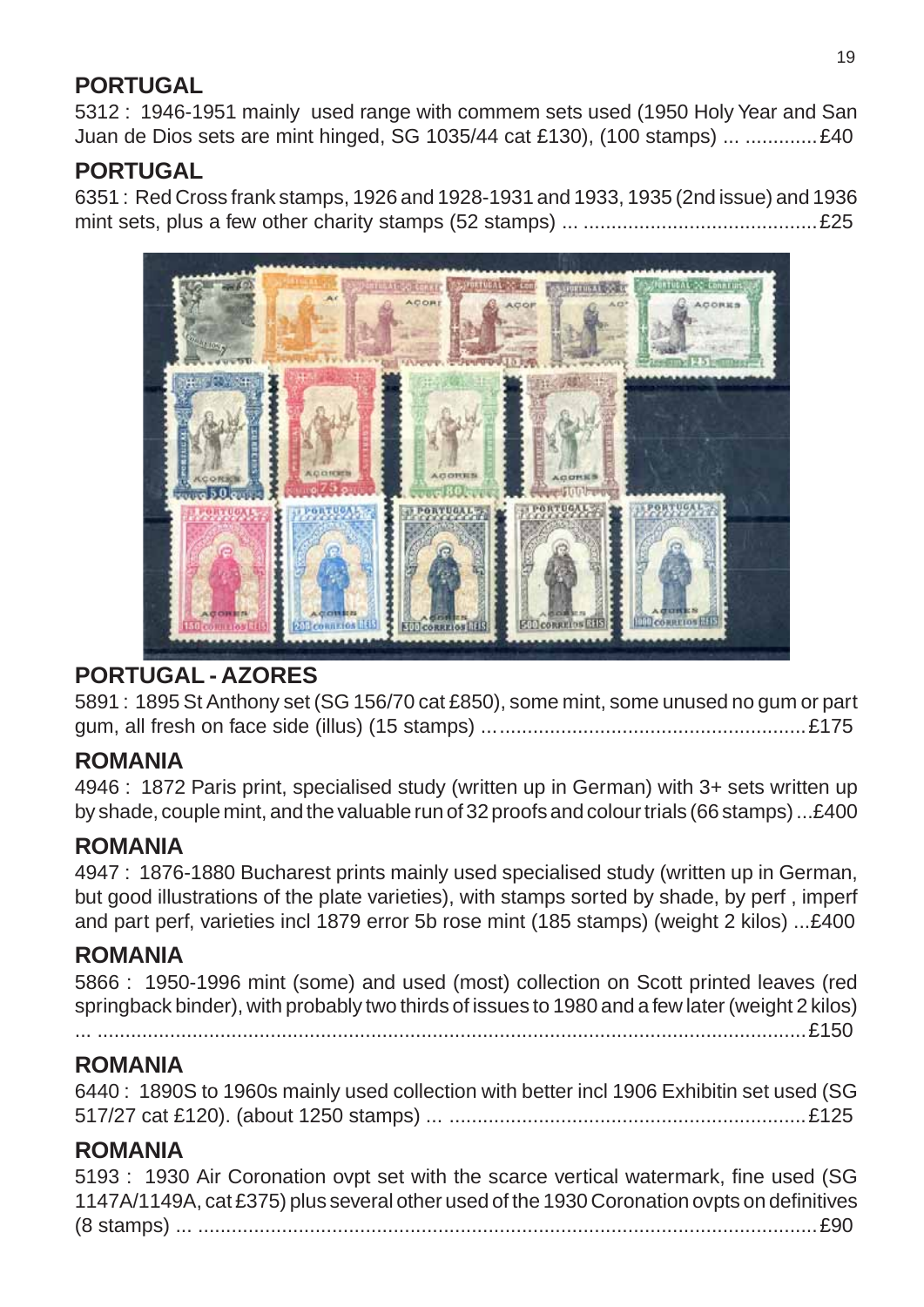## **RUSSIA**

5707 : Spectacularly redirected through Panama etc, 3k p.s. card with added 1k perf Arms, censor cachets 685 and 46, to LAS CASCADES cds (Panama Canal Zone), redirected several times incl USA in vain, and returned as dead letter to Russia, characterful, 19 17 (1 cover) ... ..................................................................................................................£85

## **RUSSIA**

5659 : 1870 folded letter with 3k error of background "V" (SG19d, tiny rub, otherwise fine) and five examples of 5k (SG20a), interesting and decorative franking combination, from ODESSA, AUS RUSSLAND, BRESLAU/BERLIN tpo, to Marseilles, 1870 (1 cover) ..£80

## **RUSSIA**

5658 : Three colour franking cover with 5k, 10k (one foxing spot), 20k, from TAGANROG via PRUSSE / ERQUELINES blue French entry mark, to Genoa, Italy, 1870 (1 cover) ...£60

## **RUSSIA**

3920 : 1990s philatelic covers posted on board atomic icebreakers, with special "atomic" cancels, several with 1998 Murmansk local stamps, and several with postage due markings (11 items) ... ................................................................................................................£10

## **RUSSIA - ARMENIA**

4991 : 1920 unissued pictorials (Mount Ararat, Spinner etc) imperf printers trials, a range with missing centre, double centre, inverted centre. etc, mainly imperf, mostly in blocks of four or larger but good variety (240 stamps) ... ...........................................................£25



#### **SAN MARINO**

6248 : 1877 mint range of Three Towers definitives, with various to 10c ultramarine (SG 3 cat £250), 30c (SG 6 cat £1100) and 40c (SG 7 cat £1100). Total cat £2500+ (illus) (5 stamps) ... .................................................................................................................£250

## **SAN MARINO**

6252 : 1945 Palace miniature sheets perf and imperf (SG MS308a, both, cat £550) (2 stamps) ... .................................................................................................................£185



## **SAN MARINO**

6251 : 1931 top value 10L Air fine used (SG 173 cat £450) (illus) (1 stamp) ... ......£135

#### **SAN MARINO**

6249 : 1877-1894 mint range of Three Towers definitives, with 1877 various to 10c ultramarine (SG 3 cat £250), 1892 various incl 2L fresh mounted mint (SG 27 cat £95)5L u/m (SG 28 cat £225), several 1894 issues, Total cat £685 (14 stamps) ... ...............£75

20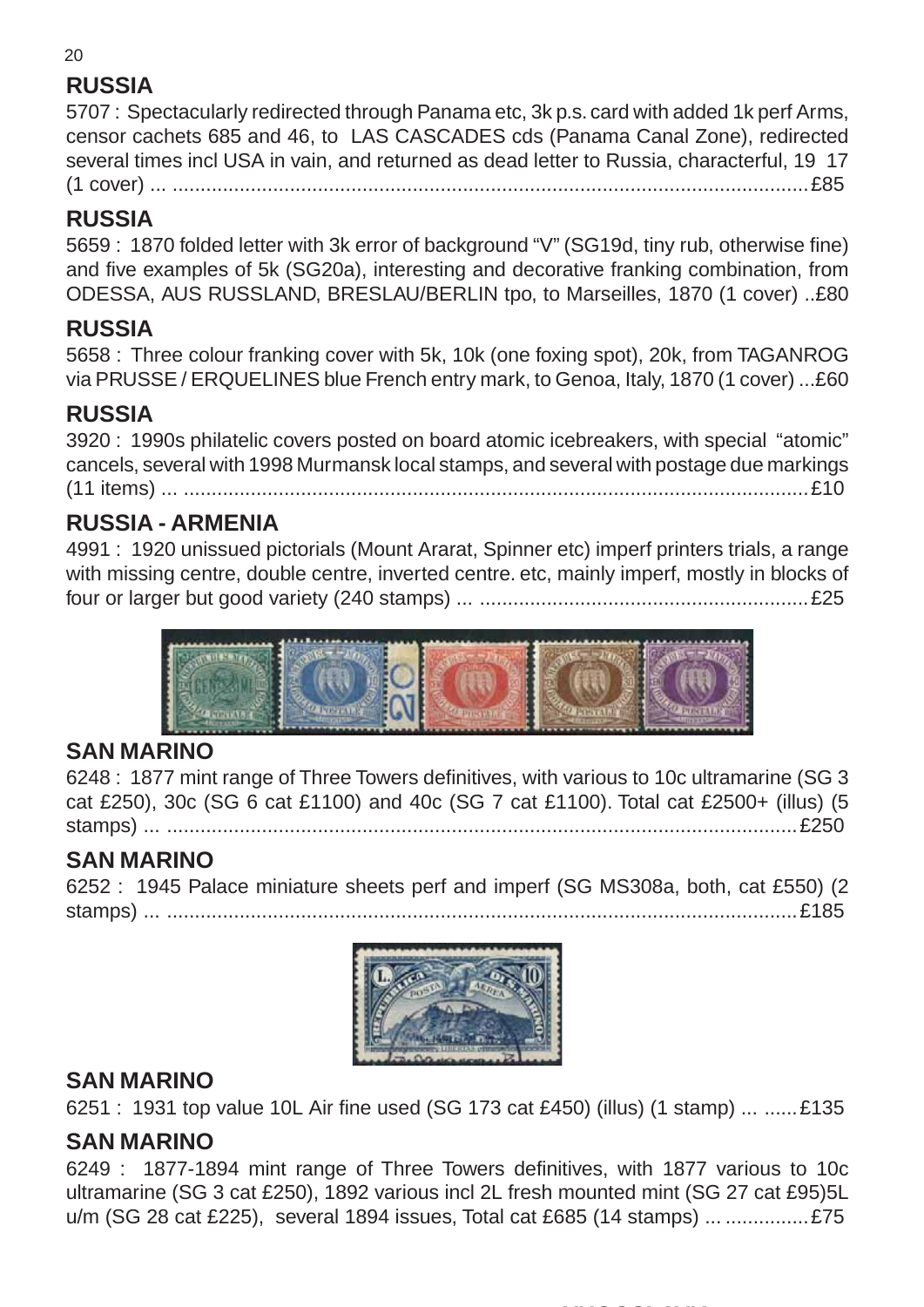## **SAN MARINO**

6247 : 1877-1894 used range of Three Towers definitives, with 1877 various to 40c (latter with blue cds), incl both 10c, various 189 and 1894 issues, all fine. Cat £435 (20 stamps)

... .................................................................................................................................£50

#### **SERBIA**

5173 : 1895 etc 10p Due, large range of colour trials or proofs (imperf), mainly different colours, on white card, white or buff paper etc (64 stamps) ... .................................£150

#### **SERBIA**

6441 : 1866-1915 mint and used fairly complete collection of basic issues, including better early issues, plus oddments of post-2000 issues (250 stamps) ... ...........................£135

#### **SERBIA**

5172 : 1911/14 King Peter, 15 colour trials or proofs (imperf), mainly different colours, on white card or buff paper (15 stamps) ... ......................................................................£30



#### **SWITZERLAND**

6477 : 1945 Pax set mint, the good 5F and some other values u/m, the 10F and some others barely visible hinge. Cat £275. (illus) (13 stamps) ... ................................................£100

#### **SWITZERLAND**

6476 : Officials, unmounted mint range from various 1918 Kriegswirtschaft isues, 1938 Cross ovpts to 2F, 1942 various "Officiel" ovpts to 2F. Cat about £185 as hinged (37 stamps)

... .................................................................................................................................£50

## **TRIESTE Zone B**

5538 : 1948 Red Cross Due unmounted mint (SG D.4 cat £325) (1 stamp) ...........£100

## **TRIESTE Zone B**

5539 : 1951 Red Cross Due unmounted mint (SG D.54 cat £275) (1 stamp) .........£100

#### **TRIESTE Zone B**

5540 : 1951 Red Cross Due used (SG D.54 cat £275) signed Petric and by others (1 stamp)

... ...............................................................................................................................£100



## **TRIESTE Zone B**

5535 : 1953 Esperanto top value (SG 98 cat £400) unmounted mint (illus) (1 stamp) ...£150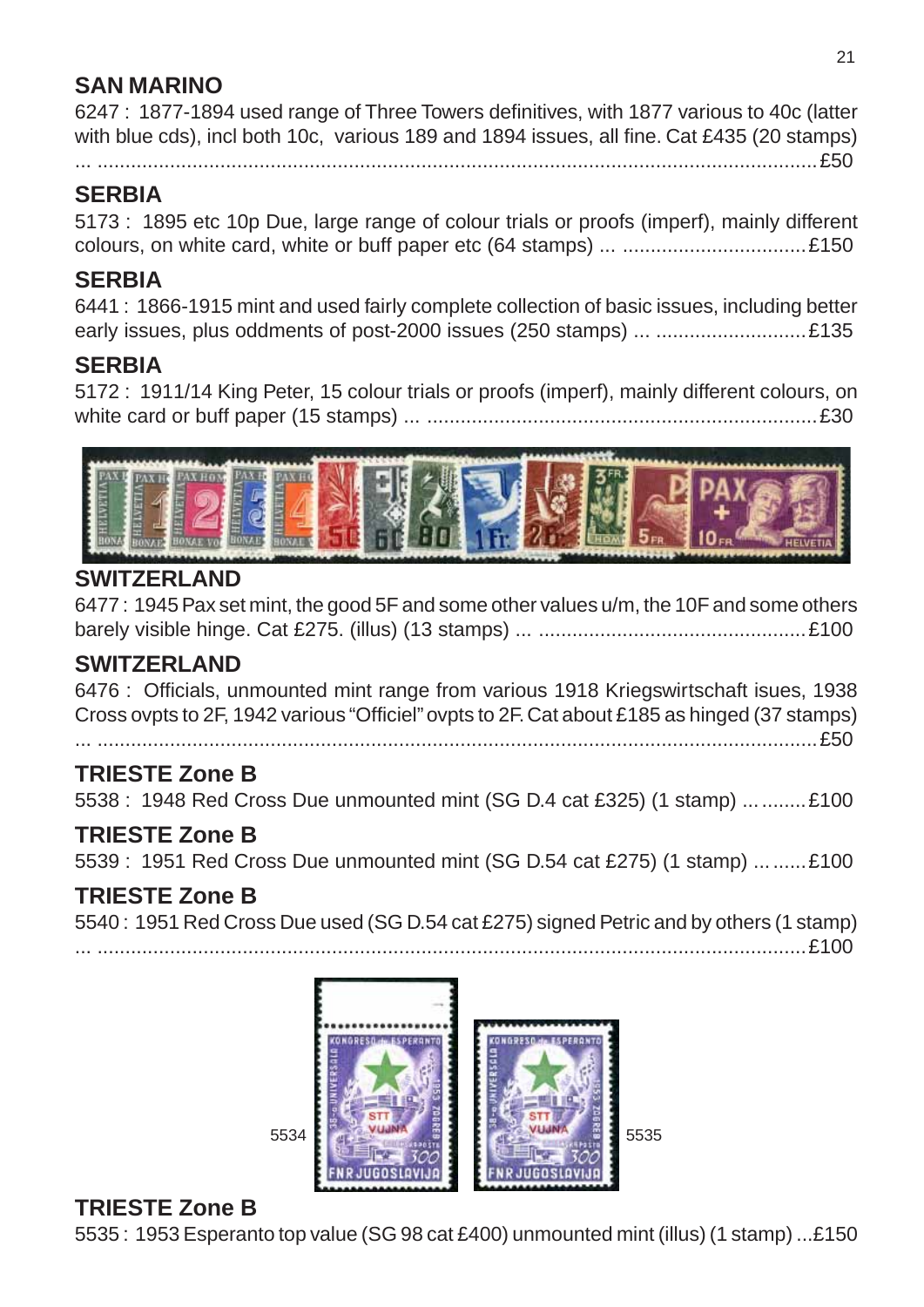## **TRIESTE Zone B**

| 5534: 1953 Esperanto top value (SG 98 cat £400) unmounted mint with sheet margin (illus) |
|------------------------------------------------------------------------------------------|
|                                                                                          |

## **TRISTAN DA CUNHA**

6463 : 1952 KGVI ovpts used set (SG 1/12 cat £140) (12 stamps) ..........................£50

## **TURKEY**

6445 : 1865-1985 in Schaubek printed album (green peg binder) with some 19th century, WWI issues, 1935 Suffragettes to 7k mint, 1938 Izmir Fair and Republic mint, 1939 Railway mint, 1940 Balkan Games mint, and then fairly complete run to 1985 (issues from 1 962 u/ m on hingeless pages. (weight 3 kilos) ... .................................................................£275

## **TURKEY**

6482 : 1917 mint range of "Beetle" ovpts (between SG 791 and 910), also some 1917 and 1920 Views incl the 20Pi (SG 966 cat £48) and couple of currency stamps (60 stamps) £30



## **TURKEY**

6478 : Angora Government, 1921 ovpt on Religious Court 5Pi, fine used (SG A39 cat £475) (illus) (1 stamp) .........................................................................................................£150

## **TURKEY**

| 6479 : Angora Government, Adana District three liine horizontal ovpt on 5pa mint (SG A103 |  |
|-------------------------------------------------------------------------------------------|--|
|                                                                                           |  |

## **TURKEY**

6480 : Angora Government, mint range of 1921 issues, includes ovpts on sevral revenues, Adana two-line ovpt on 5pa (SG A97 cat £225), pictorials, and some 1922 Parliament (26 stamps) ......................................................................................................................£85y

## **TURKEY**

6481 : Angora Government, used range of 1921 issues, includes ovpt on Justice 5Pi (SG A44 cat £75), various ovpts on Hejaz Railway, Finance, pictorials, and some 1922 Parliamant (35 stamps) ...............................................................................................£50

## **TURKEY**

| 6446: 1952 Views and Ataturk set imperf (mint light hinge, SG 1473/88 imperf) (16 stamps) |  |
|-------------------------------------------------------------------------------------------|--|
|                                                                                           |  |

... .................................................................................................................................£25

## **VATICAN**

6259 : 1929-1988 good mint collection, substantially complete (postwar mainly u/m), in two Lindner printed albums (matching brown multi-ring albums, printed hingeless pages) with 1929 to 10L post, 1931 Postage Dues (SG D15/20 cat £95), 1933 Holy Year (SG 15 /18

22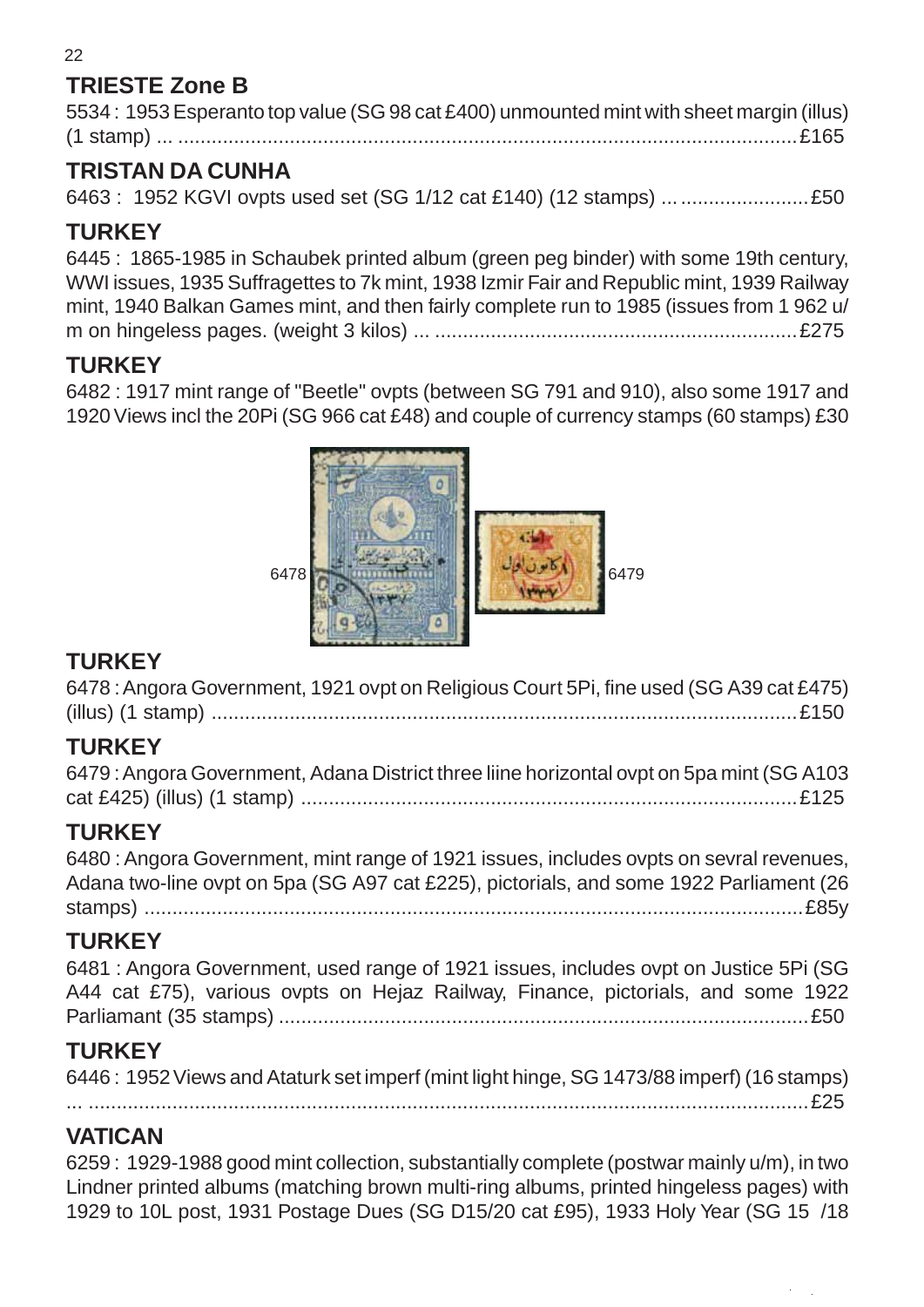cat £80), 1934 surcharges (most signed) set but 2L55 damaged, plus extra 2L05 (SG 35/ 40 cat £1850 excluding the 2L55), 1936 Catholic Congress (SG 47/54 cat £130), 1939 Sede Vacante (SG 69/75 cat £60), and most others to 1944, postwar almost com p lete, needs a few around 1950 and some issues 1975-84, just a few needed to complete (about 1000 stamps) (weight 5 kilos) ... ........................................................................................£395

#### **VATICAN**

5850 : 1933 Holy Year set unmounted mint (SG 15/18 cat £80 as mounted) (4 stamps) ...£50

## **VIETNAM**

5799 : Airmail, selection of ten commercial airmail covers of the 1950s, all bar one to Switzerland (the other to Marseille), with good variety of attractive frankings (10 covers) ..

................................................................................................................................... .£30

## **YUGOSLAVIA**

5605 : 1918-1944 mint (most) and used (a few definitives), nearly complete, on large-format Yvert printed leaves, includes 1918 overprints on Bosnia, SHS including the good 15f Harvester (SG 61 cat £100), Coronation (SG 81/82 cat £200), Chainbreakers, then Kingdom issues including 1928 XXXX ovpt set mint (SG 233/42 cat £750), 1933 PEN set mint (SG 270/75 cat £55), various 1930s commems, also some WWII Croatia (430 stamps) (weight 1 kilo) ... ........................................................................................................£250

## **YUGOSLAVIA**

5606 : 1945-1963 mint (most) and used (some), about half complete for the period, on largeformat Yvert printed leaves, includes later 1940s, 1955 Flowers, 1958 Birds used, and some Trieste Zone B including 1951 Red Cross and Red Cross Due both mint light h inge (SG B49a cat £275 and SG BD54 cat £275) and 1952 Starfish min sheet mint light hinge (SG MSB78b cat £80) (335 stamps) ... ............................................................................£175

## **YUGOSLAVIA**

5295 : 1918-1919 issues for Bosnia complete mint or used, including first War Invalids used (SG 19/20 cat £400), 1919 (March) set mint (SG 29/46 cat £100), 1919 last Newspaper issue mint (SG 50/52 cat £225). Total cat £770 (80 stamps) ... ................................£150

## **YUGOSLAVIA GROUP**

6456 : Range of forerunner issues, with Bosnia incl early Arms issues mint and used, 1904 Views set used, 1912 the three extra Views used, later to 1917, various Montenegro (good run), Serbia, also some modern (post-2000) min sheets and some modern Moldova ( 500++ stamps) ... ...................................................................................................................£65

## **WORLD - ESPERANTO**

4304 : Batch of covers 1930s to 1950s (mainly Czech, Netherlands incl better) with Esperanto labels, cachets, congress cancels, also six esperanto labels from 1909 onwards (18 items) ... ................................................................................................................£50

## **EASY ORDERING - THE FAST WAY**

**If you are a regular customer, and are happy to use your regular credit card, just tick the "EASY ORDER" option on the order form. We will then charge the same card as we did for your last order. (This information is kept on a secure computer kept only for our accounts, which is NOT accessible from the internet, and viewed only by John or Ann Barefoot). This way, no need to dig out your card, and no risk of sending confidential information in the post or by email. Quick and easy, and safe!**

**Of course, if you have recently received a new card, we won't know - so please let us have the new details.**

**Or if you want to charge a different card, again, let us know the card information. Many thanks!**